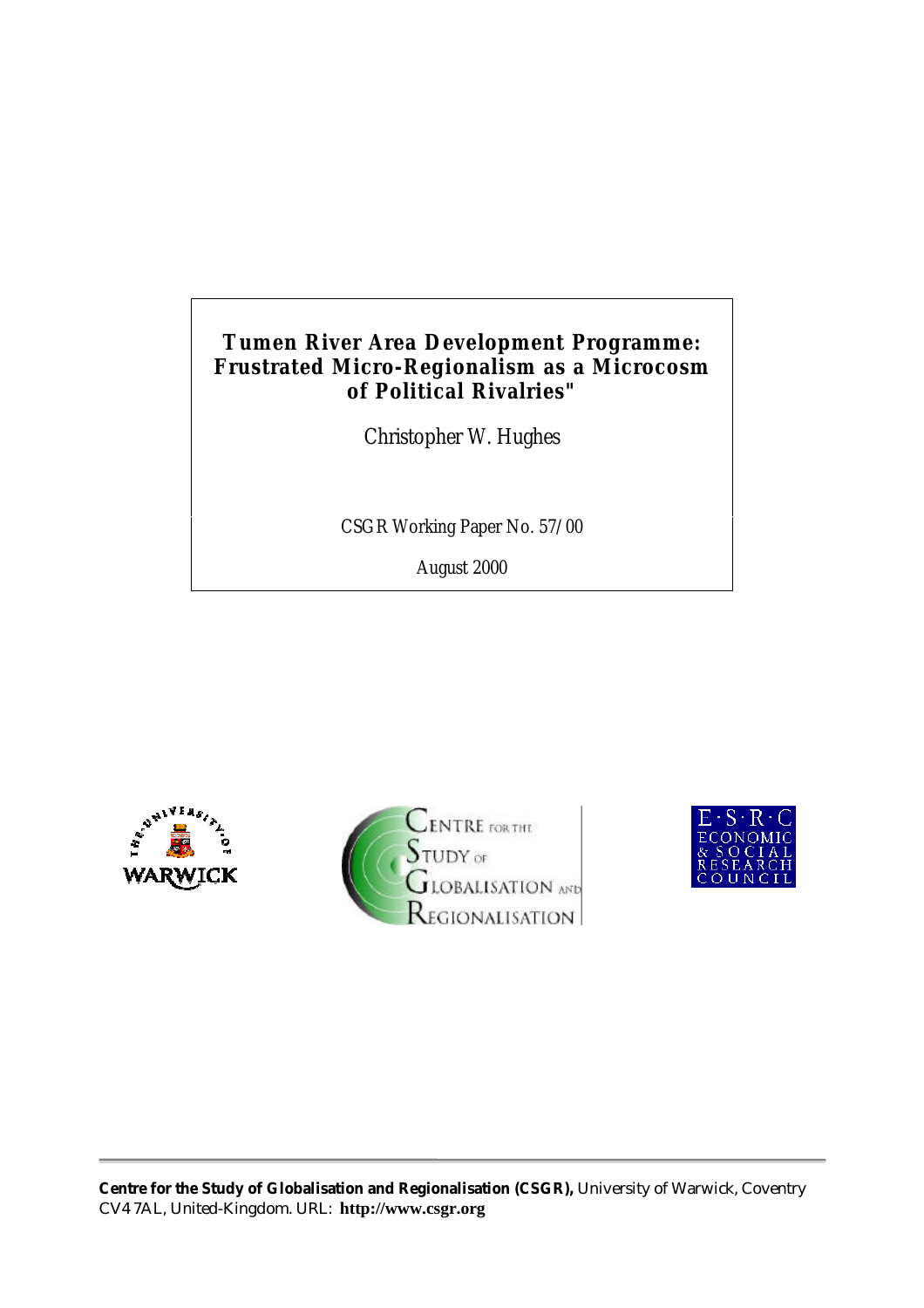## **Tumen River Area Development Programme: Frustrated Micro-Regionalism as a Microcosm of Political Rivalries**

Christopher W. Hughes CSGR, University of Warwick. CSGR Working Paper No. 57/00 August 2000

# **Abstract:**

Since its inception in the early 1990s, the Tumen River Area Development Programme (TRADP) has come to embody many of the hopes and frustrations of micro-regionalism in Northeast Asia in the post-Cold War period. On the one hand, the project has been seen as a means to utilise economic co-operation as a means to drive political and security co-operation. But on the other, ambitious hopes for the project have been frustrated by the slow progress of investment and economic integration amongst the localities and nation-states of the Northeast Asia micro and sub-regions. This working paper argues that the key variable in explaining the frustrations of micro-region building in the case of TRADP is a mismatch of the twin forces of regionalisation and regionalism. For even though the TRADP may be predicated on the belief that it can serve as a micro-regional focus for the territorial contiguities and economic complementarities of the surrounding states in order to serve as a springboard for wide regional integration, just as equally it has served the reverse function as a micro-regional focus and intensifier of competing territorial claims and the political disputes of the major states, and thereby, somewhat ironically, acted to actually undermine the process of regional integration. The end result has been that TRADP as a potential micro-region has also fallen victim to becoming a microcosm of the political rivalries in the region.

This working paper chronicles the evolution of TRADP, and analyses its supposed economic rationale and the types of supra-state, local and non-state actors pushing for its advancement, but also the political problems amongst the central governments of the region which have undercut its progress to date. The conclusion of the working paper summarises the lessons of TRADP for micro-regional processes elsewhere in the world, and considers the possibility of TRADP's success in the future as the Northeast Asia political and security scenarios begin to change in the new century.

Keywords: Tumen River Area Development Programme, Regionalisation, Regionalism, Microregionalism, Japan, PRC, Russian Far East, DPRK, ROC, Mongolia, UNDP

Address for correspondence:

Christopher W. Hughes Centre for the Study of Globalisation and Regionalisation University of Warwick Coventry, CV4 7AL, United Kingdom Tel: 44 (0)24 76 572631 Fax: 44 (0)24 76 572548 Email: c.w.hughes@warwick.ac.uk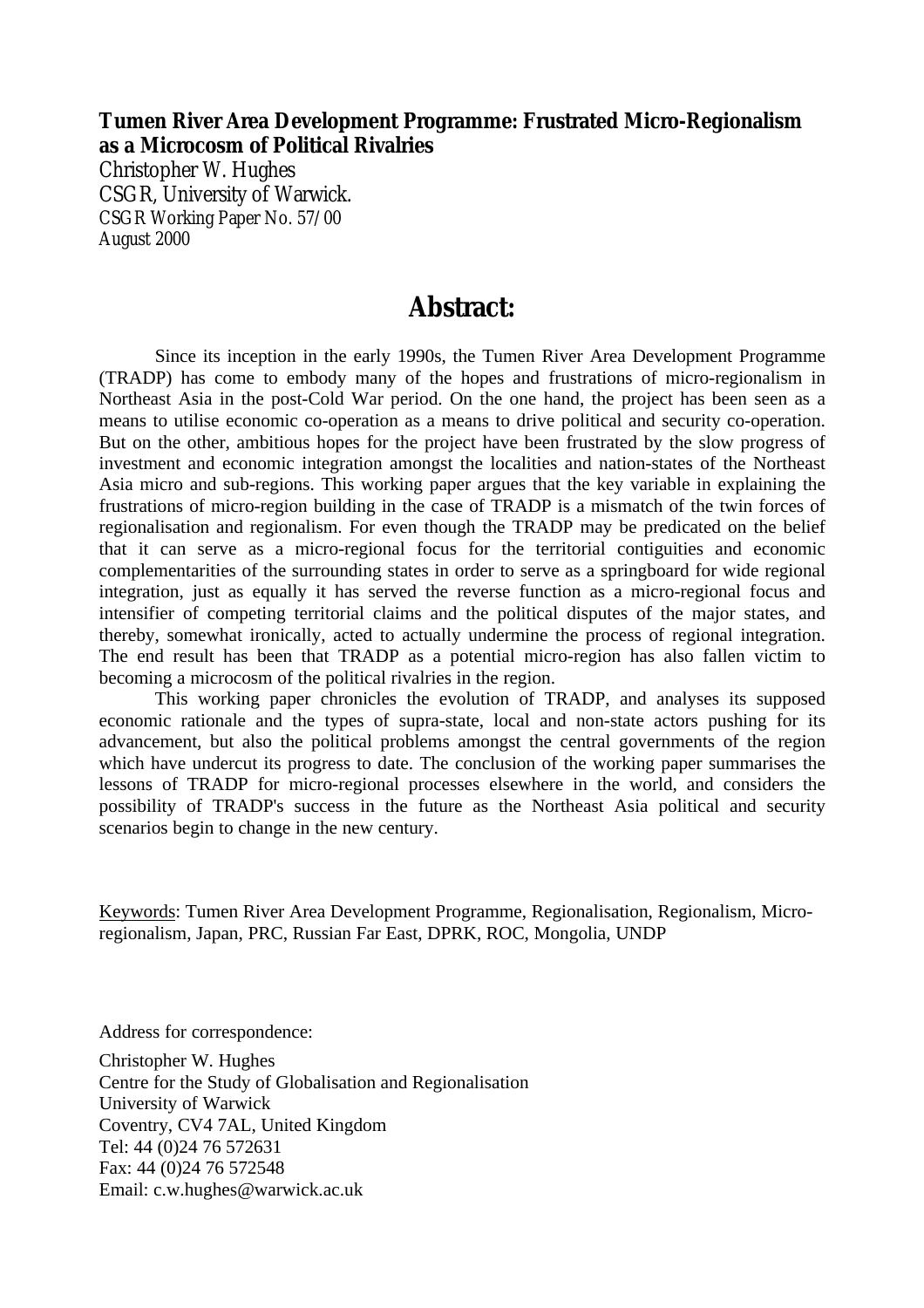#### **Introduction: TRADP's ambitions and frustrations**

## *TRADP as a panacea for Northeast Asian regional problems?*

Following the end of the Cold War, region-building has held out to many--academic commentators and practitioners alike--the prospect of creating new avenues for economic co-operation and security, and for restructuring the international order to cope with the onset of the pressures of globalisation. As is well documented, the revitalisation in the late 1980s and 1900s of the European Union's (EU) project of regional integration across the three dimensions of economics, politics and security, also helped at the same time to spur on regional projects in the Asia-Pacific and Northeast and Southeast Asia. Regional projects such as Asia-Pacific Economic Co-operation (APEC) and the ASEAN Free Trade Area (AFTA) certainly differ significantly from European examples in being predicated primarily upon co-operation in the economic dimension, and emphasising the development of 'soft' rather than 'hard' institutional arrangements (Katzenstein 1997: 12). Nevertheless, it is difficult to argue that such regional projects have been left totally unaffected by the types of considerations embodied in the European region concerning the function of economic co-operation in generating political and security co-operation. Even the most hardened and shrewd of academics or policy-makers in the Asia-Pacific and East Asia, and especially in the perceived heyday of regional dynamism and APEC summitry in the early to mid-1990s and prior to the onset of the Asian financial crisis in 1997, would have found it difficult to suppress entirely hopes that macro and sub-regional economic co-operation could bring positive political and security benefits to each of the states involved and the region as a whole (Funabashi 1995: 9-10; Foot and Walter 1999: 259-62).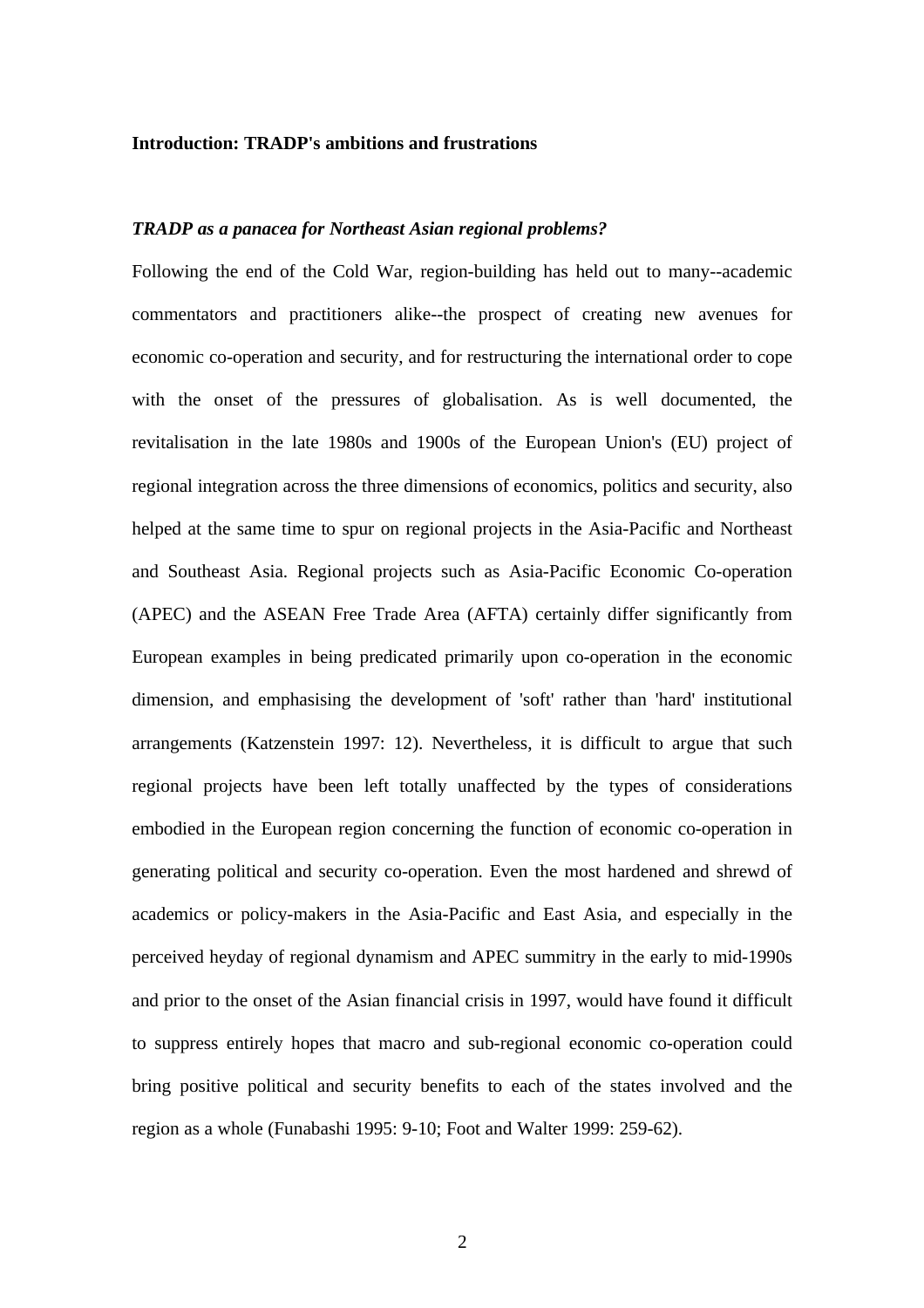Similarly, region-building on the micro-scale in East Asia has also not proved immune to this infectious optimism about the prospects of economic co-operation leading to political and security stability. Since the early 1990s, the micro-regional project which best illustrates these aspirations and which has been the most prominent of its type in Northeast Asia has been that of the Tumen River Area Development Programme (TRADP), involving the six national states of the People's Republic of China (PRC), the Democratic People's Republic of Korea (DPRK), the Republic of Korea (ROK), Russia, Mongolia and Japan. The Tumen River delta is located at the point of convergence of the national and provincial borders of the DPRK, the Russian Far East (comprising Sakha Republic; Magadan Province; Chukotka Province; Kamchatka Province; Koryak Autonomous District; Amur Province; Khabarovsk Territory; EVA Jewish Autonomous Province; Primorye Territory, and Sakahalin Province), and northeast PRC (comprising the provinces of Heilongjiang; Jilin; and Liaoning) (see map). The subsequent rationale of TRADP has been that this unique contiguity of territories should provide also unique opportunities for cross-border economic interaction, and, on a wider scale, open up an economic axis linking Mongolia and the interior of Northeast Asia with the Sea of Japan. Indeed, the attraction of the project is that economic co-operation concentrated at the micro-geographical and micro-regional level around the Tumen River delta would provide a focus and conduit through which to draw ROK and Japanese Foreign Direct Investment (FDI) into the larger Northeast Asia sub-region. ROK and Japanese FDI would seek to exploit the economic complementarities of the region and knit together a market with up to 300 million consumers and a total GNP of US\$3 trillion (Kakazu 1995; Marton *et al* 1995; Taga 1994: 31; Tumen Secretariat 1996). In the case of TRADP, therefore, it is believed that geographical contiguities coupled with potential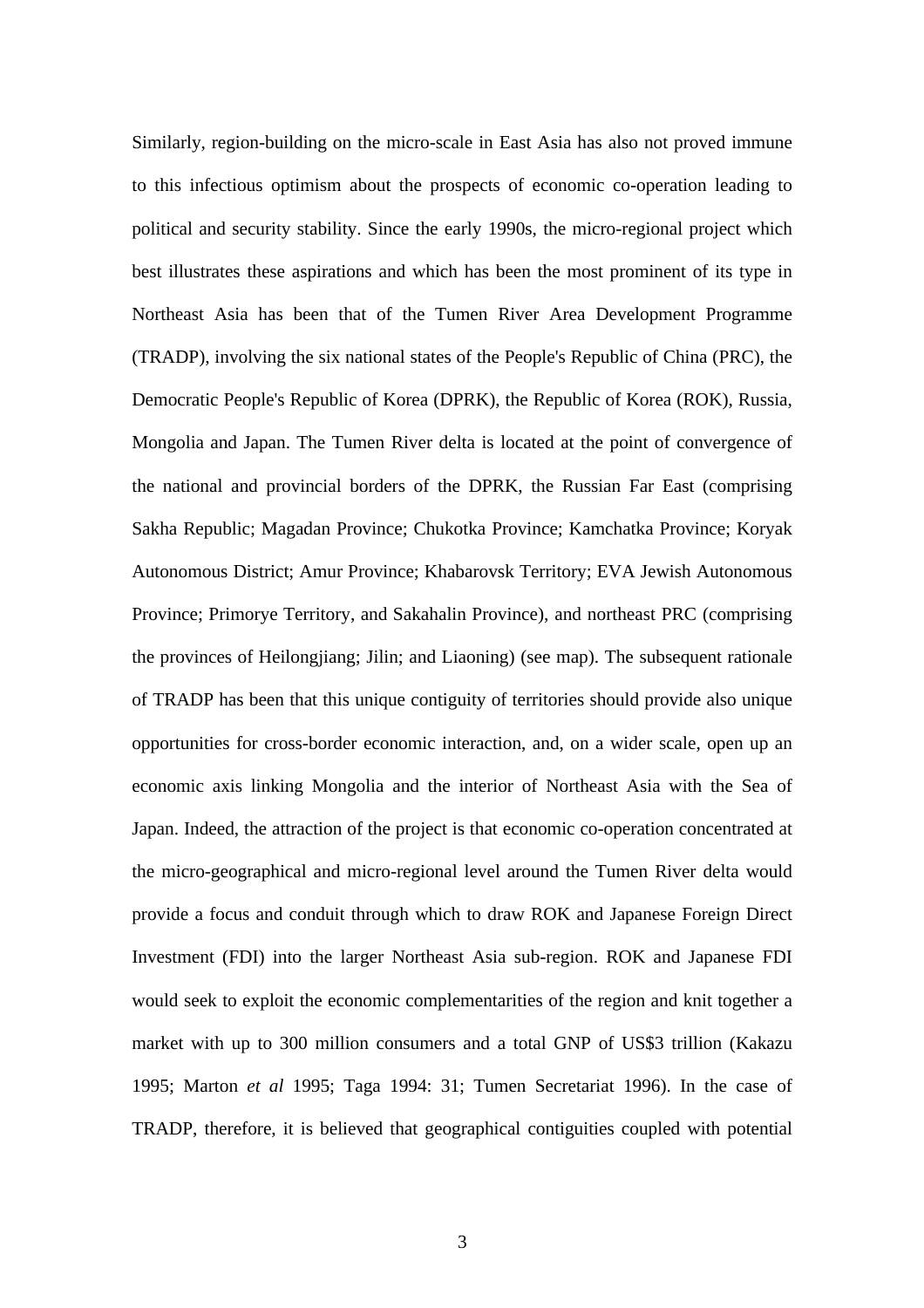economic complementarities on the micro-regional scale can also drive forward on a larger sub-regional scale integration amongst the economies of the surrounding nationstates. In turn, the deliberately expressed hope of policy-makers involved with TRADP is that enhanced economic co-operation will generate, 'improved political relations and stability' across the region (Tumen River Area Development Programme 2000a).

However, as will be elucidated later in this paper, it is also clear that ambitions for TRADP to serve in the post-Cold War period as a micro-regional hub for enhanced economic, political and security co-operation across the entire Northeast Asia region have been largely frustrated. TRADP has been repeatedly revised and down-sized since its inception in the early 1990s, and, as TRADP officials responsible for its promotion themselves acknowledge, investment in the programme has ranged from 'disappointing' to 'unspectacular but solid' (Tumen River Area Development Programme 2000b). Moreover, many commentators of a more 'liberal-minded' perspective, both within and outside the Northeast Asia region, have expressed growing disillusionment with the failure of TRADP to bring as yet any significant political and security benefits.

#### *TRADP's mismatched micro-regionalisation and mirco-regionalisation*

TRADP can then be seen to incorporate both the high aspirations but also lowly frustrations of micro-regionalism. Given the dual-character of TRADP, this working paper will endeavour to analyse the reasons for the slow progress of the project, and to utilise it as a case study in order to enhance our understanding of the factors which account generally for the varying dynamism of micro-regional processes across the world. More specifically, the evolution and success of TRADP will be analysed in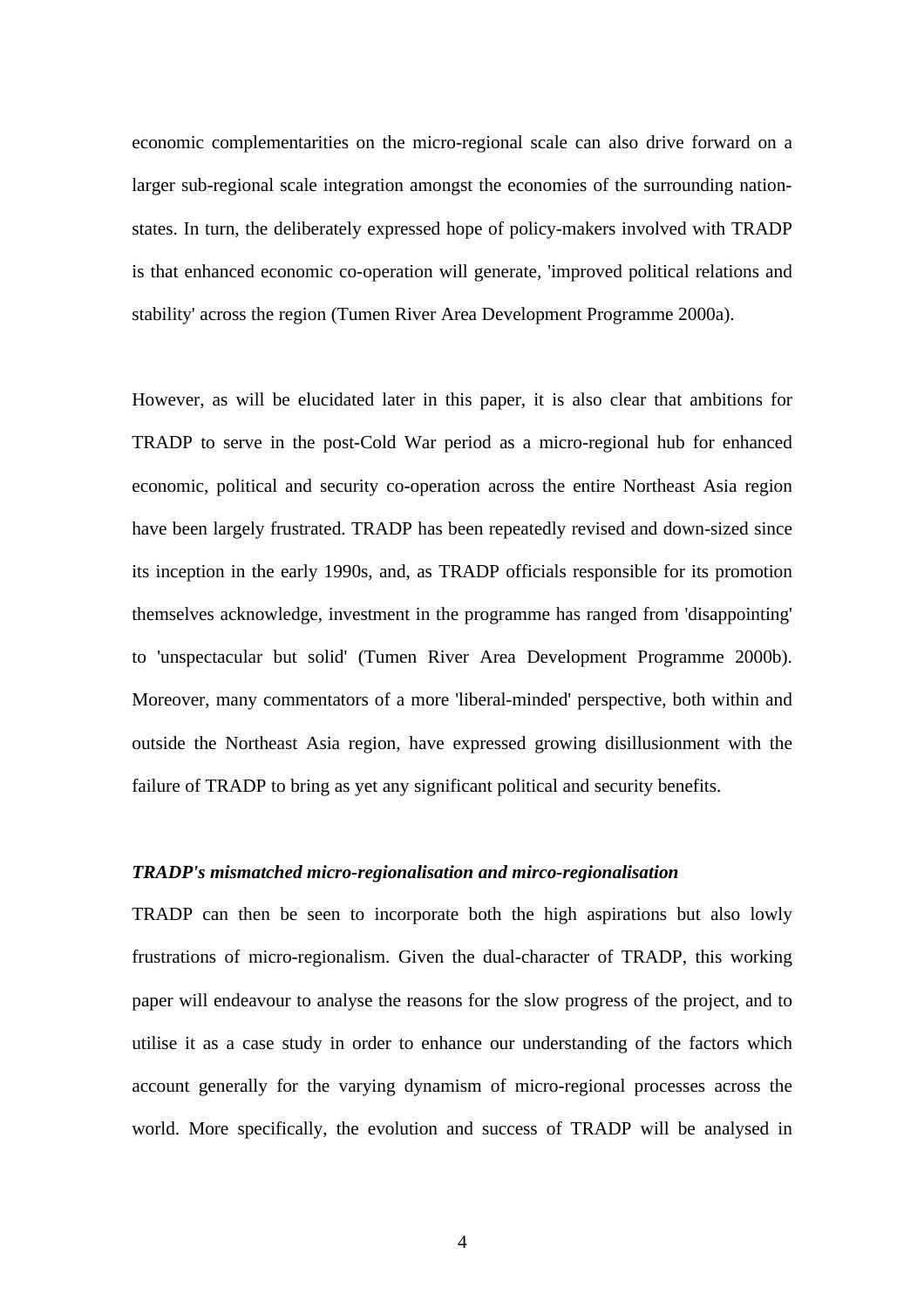accordance with the degree of interaction of the twin concepts of regionalisaton and regionalism (Payne and Gamble 1996: 2). Regionalisation, as the first of the processes accounting for region-building, is understood here as the growth of interdependence amongst a limited number of state or sub-state elements linked together by relative geographical proximity due to the operation of 'autonomous' forces. By 'autonomous' it is meant that various economic actors and forces, and to some degree political and security actors and forces as well, work in an unconscious or unplanned fashion for the enhancement of regional integration. Hence, in the case of economic regionalisation on the macro, sub or micro-scales, these actors and forces generally take the form of private sector corporations and related trade and investment flows which function across regions, and at times heedless of national territorial boundaries, in order to exploit economic complementarities. The operation of these types of regionalisation actors and forces, without a conscious 'grand plan' in the mould of the EU, but nevertheless leading to regional integration, equates to what Robert Scalapino has described as the resurgence of latent 'natural economic territories' (Scalapino 1991-92: 19-30; Jordan and Khanna 1995: 433-62).

Regionalism is the second process that can be said to work in the service of regionbuilding, the particular focus being upon the '-ism' as representing a conscious attempt by nation state central or local government actors, as well as often non-state actors, to foster the principles and projects of regional integration. These projects may consist of active efforts to create the conventions, regimes and institutions which can serve to bind regions together, as with the case of the more heavily institutionalised projects in Europe. Alternatively, regionalist conceptions may be more passive in nature and take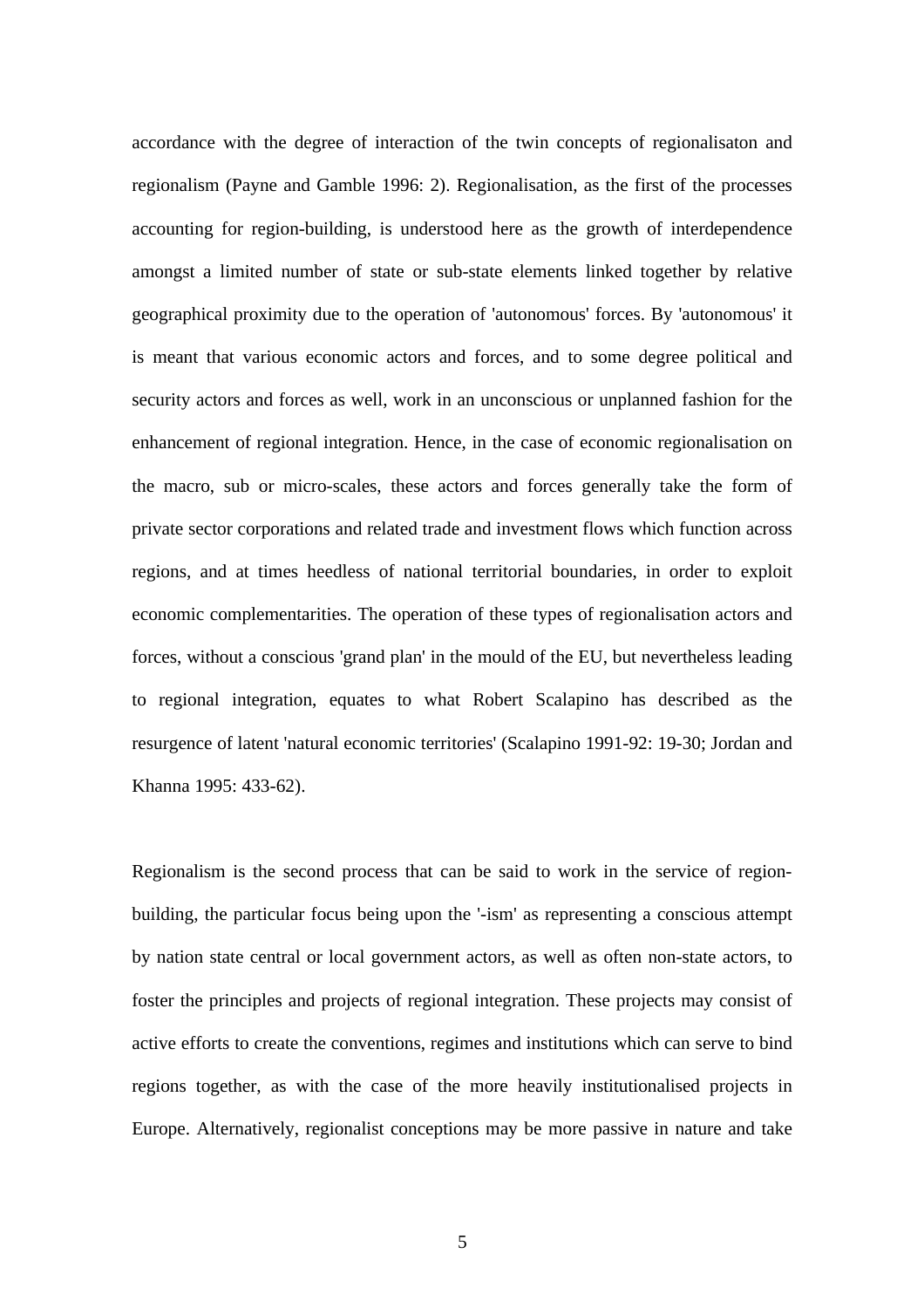the form of simply the approval of nation state actors for regional projects, with only a minimal government input in terms of creating the frameworks which allow for the freer operation of regionalisation actors and forces. This type of regionalism involves at the very least an implicit government commitment not to impede the process of regionalisation, and is more akin to the type of 'soft' regionalism in the Asia-Pacific identified above.

This working paper distinguishes regionalisation and regionalism as two sets of processes and related actors and forces which account for the growth of regions, but in practice they are mutually reinforcing and need to be present for the sustained success for region-building. As in the case of the EU, and to some degree APEC, evidence of economic integration and regionalisation can been seen to drive greater demands for conscious regionalism and the establishment of institutions to facilitate regional interacton, and this then creates a firmer basis for the unimpeded flow of regionalisation forces.

As will be demonstrated in the sections below, it is on this point that the chief explanation for the frustrations of TRADP's micro-regionalism can be discerned. TRADP represents a case study in which the rich economic complementarities of the surrounding states argue strongly for enhanced economic co-operation and private sector-led regionalisation over the longer term. However, TRADP also stands as a case study which demonstrates the ways in which the potentially successful operation of regionalisation processes can become hamstrung by the defects of regionalism. In TRADP's instance, these defects should not necessarily be attributed to a lack of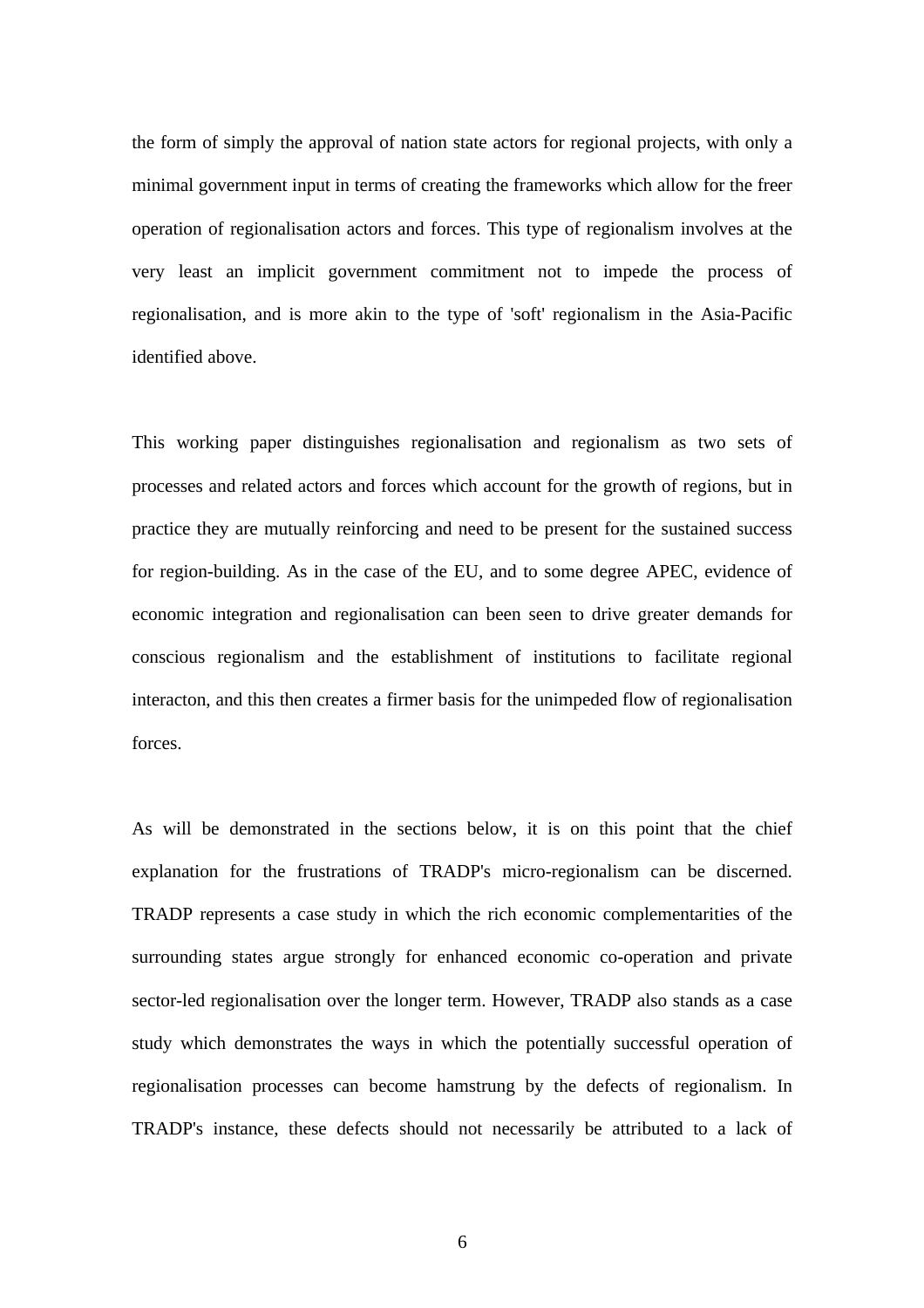regionalist sentiment or ambition on the part of the involved actors. On the contrary, as mentioned above, the majority of the actors share a common commitment to achieving the 'holy grail' of some form of functioning region in Northeast Asia. The defects of regionalism in TRADP lie instead in the over-proliferation of varying regionalist conceptions of the type and extent of region-building that the project should be designed to achieve, and the mismatched economic and political interests of the multifarious central and local nation state, and also to some extent supra-state, actors involved. Most particularly, even though TRADP in many ways was initiated as a means to alleviate the political and security problems of Northeast Asia in the post-Cold War period, it is in fact these very issues which have impeded its own progress. For even though TRADP may be predicated on the belief that it can serve as a micro-regional focus for the territorial contiguities and economic complementarities of the surrounding states in order to serve as a springboard for wide regional integration, it should be remembered that just as equally it can serve the reverse function as a micro-regional focus and intensifier of competing territorial claims and the political disputes of the major states, and thereby, somewhat ironically, act to in fact undermine the process of regional integration. The end result has been that TRADP as a potential micro-region has also fallen victim to becoming a microcosm of the political rivalries in the region.

## *Plan of the paper*

The following sections of this working paper are designed to elucidate in more detail this key argument that the mismatch of regionalism and regionalisation processes has been responsible for the slow progress of TRADP. The first section provides a brief historical overview of micro-regional integration in Northeast Asia in order to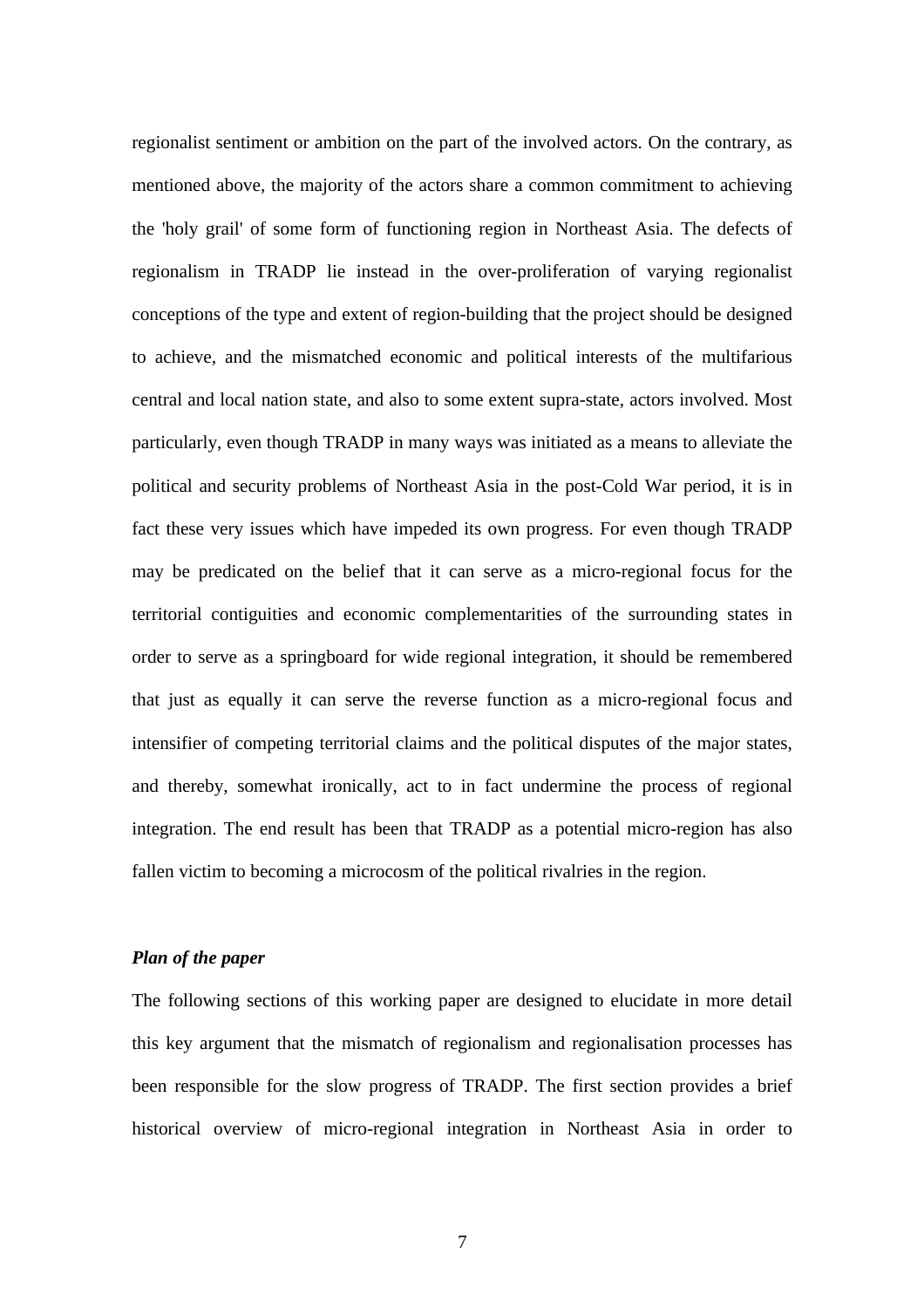demonstrate how the forces of regionalism and regionalisation have moved both in conformity and conflict in the past, and subsequently accounted for the successes and failures of various regional projects. This section is also essential in providing an introduction to the key political problems of the past which continue to set the context for and hinder regionalism in the contemporary period. The next section then surveys the contemporary situation of the Northeast Asia sub and mirco-region, pointing out its diversity but also latent economic complementarities. This is followed by a section which explains more fully the evolution of the TRADP concept and its hopes for exploiting the complementarities of the micro-region, but also the defective nature of regionalism in Northeast Asia which has undermined the project's success. Finally, the conclusion makes some further observations about the need for regionalism and regionalisation to work in tandem, the lessons for our understanding of micro-regional processes elsewhere, and the prospects for TRADP in the future.

## **Historical perspectives on the Northeast Asia sub and micro-regions**

Arguably, the first identifiable historical sub-region in Northeast Asia with microregional elements was that of the Sino-centred regional order in existence from the Ching Dynasty through to the late nineteenth century. Although the use of anachronistic terminology should be avoided, there are grounds for viewing Chinese suzerainty and its associated tributary system as bringing into existence prototype forms of Northeast Asian sub and micro-regions. The dominance of the Chinese order and its loosely defined concepts of sovereignty acted as regionalist, or centripetal, forces to reduce barriers to interaction and draw the countries of the region together. Regionalisation forces also functioned under Chinese suzerainty as it allowed for the development of a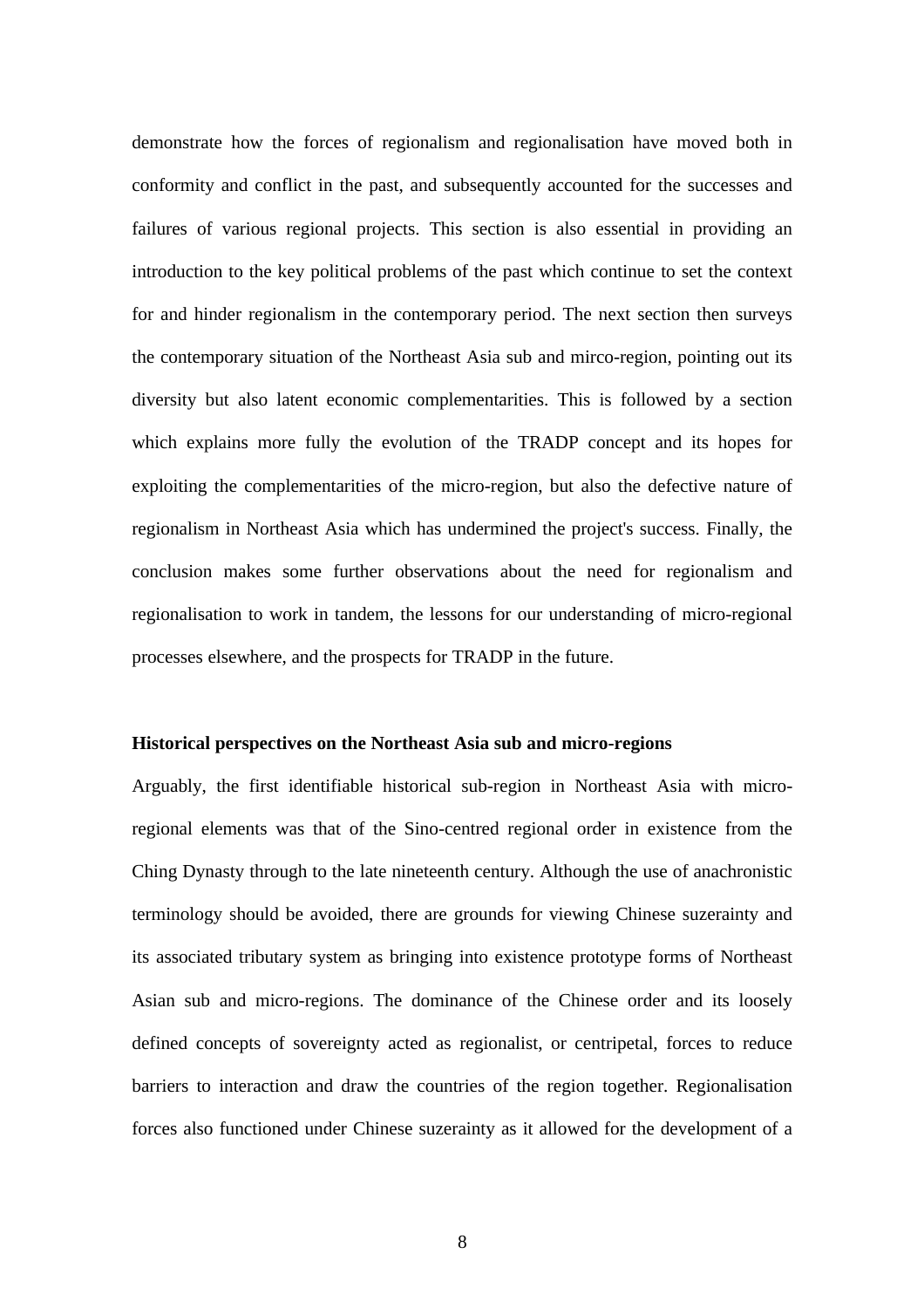system of trading zones to exploit economic complementarities, such as those centred on the Kingdom of the Ryûkyûs, Kyûshû, Taiwan, and Eastern China to the south of the region, and the Yellow Sea, Sea of Japan and Sea of Okhotsk to the north (Hamashita 1997: 116)

However, the 'natural economic territories' of this era were to be disrupted by the enforcement of the Western imperial order on East Asia in the late nineteenth century through to the start of World War II. Imperialism in Northeast Asia initially adapted itself to the Chinese regional order through its exploitation of the treaty port system, but inevitably regionalism became subordinated to imperialism as the imposition of European empires on Southeast Asia and sections of Northeast Asia began to prise apart cross-regional linkages. The introduction along with imperialism of the concepts of the Westphalian state system and strict territorial sovereignty acted to partition the region and inhibit economic interaction. In turn, the overturning of regionalism by imperialism was to generate centrifugal forces which undermined 'natural economic territories', and dictated that the economies of the region should instead look outwards to the economic networks of the imperial powers.

The lead up to and outbreak of the Pacific War saw the displacement of the Western imperial order by new sub and micro-regional orders centred on Japan. Japan's attempt to remodel the region around the Greater East Asian Co-prosperity Sphere and enhance regional economic, political, and security interdependence represented the exact equation of regionalism with imperialism. This regionalist imperialism did encourage some economic regionalisation, as Japan worked to incorporate its colonies into one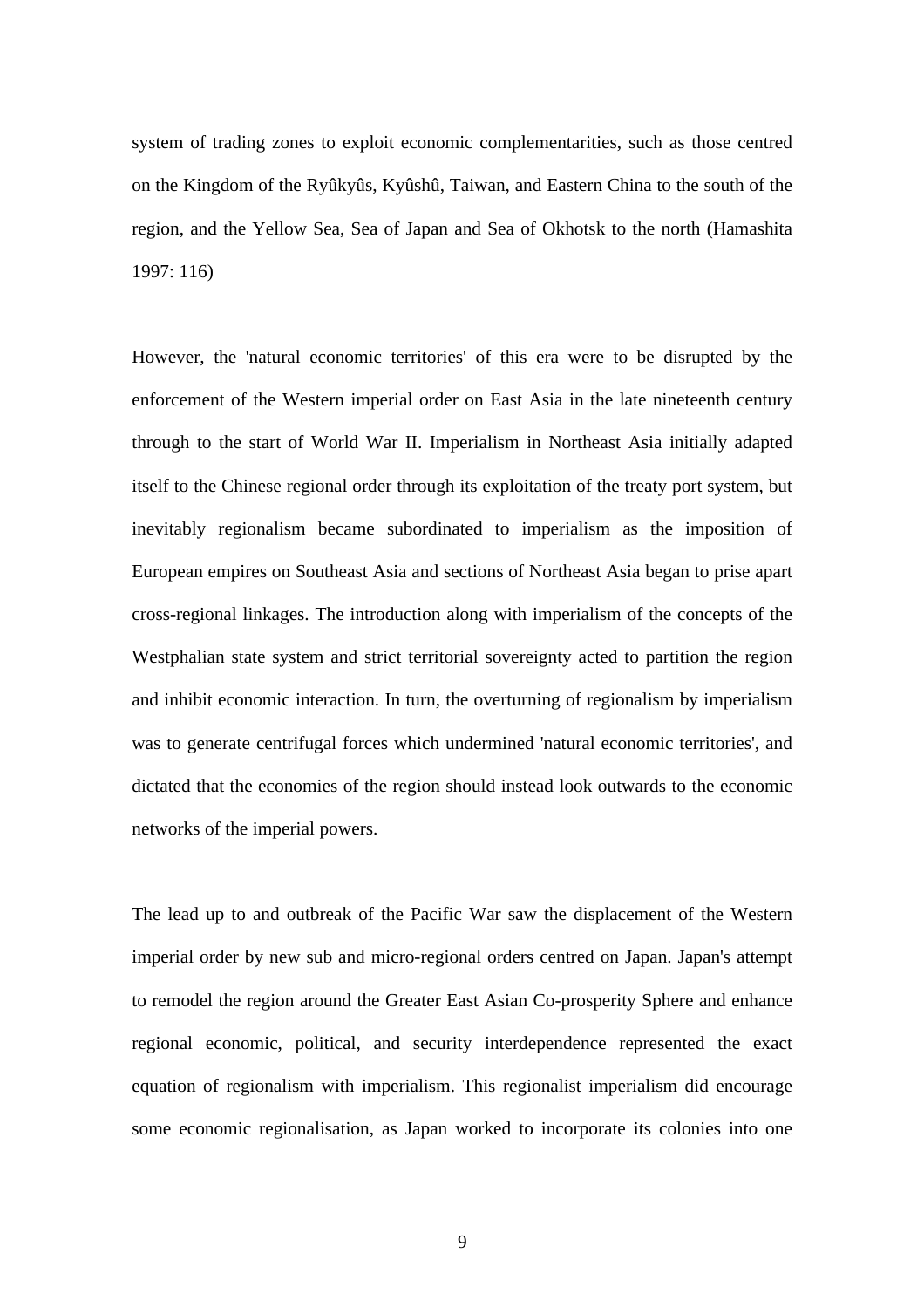major production chain centred on itself. For example, on the micro-regional scale, much of Japan's industrialisation efforts between the wars was concentrated upon Northeast China, the Korean Peninsula, and the Sea of Japan. In 1910, the Russian Far East accounted for around 10 per cent of Japan's exports, and Northeast China and the Korean Peninsula between 17 and 18 per cent (Kannihonkai Kenkyûjo 1999: 1). Nevertheless, Japan's introduction of this imperialism-based regionalism and regionalisation into Northeast Asia ultimately failed, imposed as they were by military coercion, and leaving a legacy of economic malformation for those countries forced into the Japanese production chain--the most notable examples being the unbalanced development of the northern and southern halves of the Korean Peninsula (Hughes 1999: 117-18).

Hence, following Japan's military defeat in 1945 its Asian regionalist project sprung apart, to be replaced by a new Cold War regional order. The centrifugal forces of the Cold War spelled the suppression of regionalism by bi-polarism, and compounded the imperial legacy of the economic, political, and security separation of the states of the region. The USSR's Far Eastern provinces, the PRC, DPRK, the ROK, and Japan were all placed in separate economic blocs to varying degrees under the stewardship of the USSR and US, where free economic interaction between the constituent members of each of these bi-polar camps was impeded. Japan was severed from its former colonies and markets in the Korean Peninsula and China, and was unable to resume significant trading and investment relations with the ROK until the normalisation of relations in 1965, and with the PRC until normalisation in 1972. Meanwhile, the continued hostility between Japan and the USSR throughout the Cold War seriously curtailed trade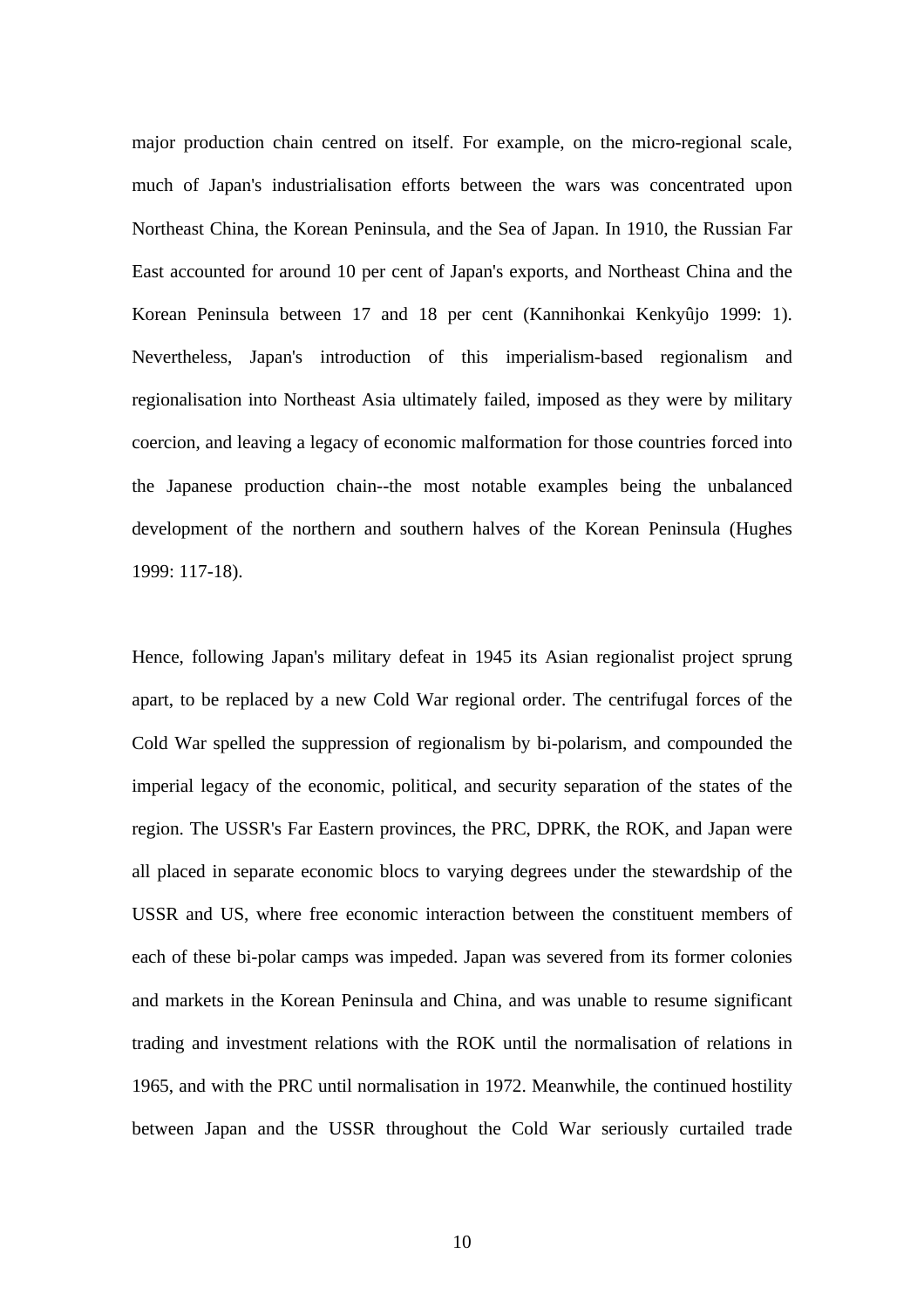relations with the Russian Far East (Howell 1993). The Korean Peninsula was truncated across the  $38<sup>th</sup>$  parallel, leaving the ROK as a virtual island separated from the Northeast Asian continent and unable to trade with the USSR and PRC until the normalisation of relations in 1990 and 1992 respectively. Similarly, the DPRK was cut off entirely from economic contact with the ROK and encountered great difficulties in trading with Japan, with which it has never maintained normalised diplomatic relations. Mongolia was integrated largely into the Soviet Comecon (Council for Mutual Economic Aid, or CMEA) system. Finally, the PRC was not only unable to trade with Japan and the ROK for a considerable time span during the Cold War, but following the Sino-Soviet split also curtailed its trading relations with the Russian Far East. The Sea of Japan, even though the natural route for interaction between these neighbouring economies, became a 'cold sea', or 'sea of confrontation' with reduced economic and political interdependency, and the states surrounding it again turned away to their respective economic blocs on the outside or periphery of the region--the PRC and the DPRK to the Soviet Union, the ROK and Japan to the US. Only military and security interdependency continued, as the USSR and US and their respective military allies confronted each other across the Sea of Japan.

### **The contemporary situation of the Northeast Asia sub and micro-regions**

### *Divergent political economies*

The above description of the development and retrogression of the Northeast Asia sub and micro-regions up until the end of the Cold War suggests that not since the Chinese World Order has there been a regional grouping which combines effectively the two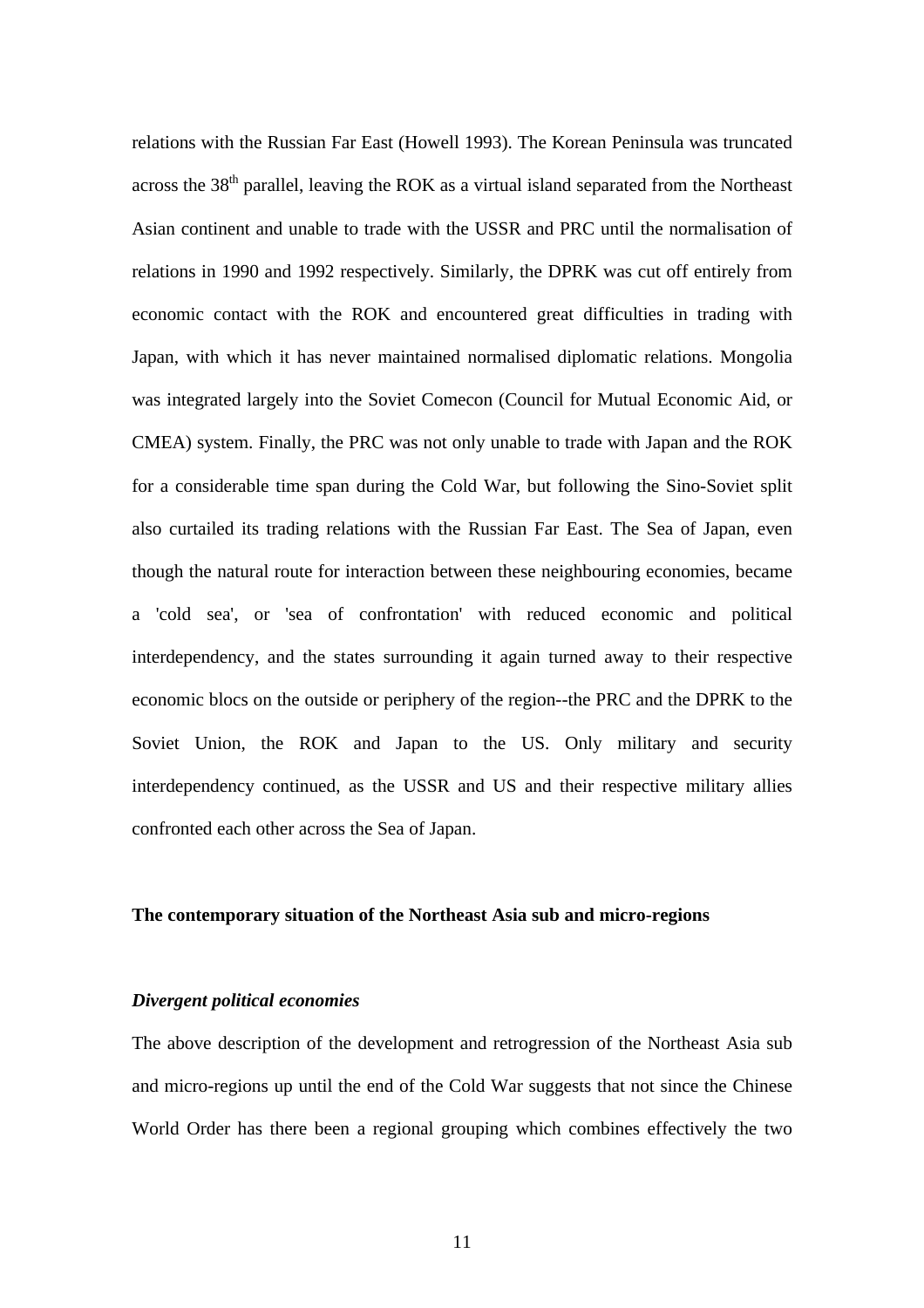forces of regionalisation and regionalism. Furthermore, not only does this historical description explain the failures of past regional projects, it also indicates how in the post-Cold War contemporary period Northeast Asia remains a divided region with deeprooted obstacles to further integration.

In terms of political relations, Northeast Asia micro-region continues in the post-Cold War period to be characterised by a fractured mosaic of states, which includes the divided nations of the DPRK and ROK, Russia, Japan and the Northern Territories, and further afield the PRC and Republic of China (ROC) Compounding national and territorial divisions is the divergence of the political economy of each state in Northeast Asia. Political and economic systems range from the still relatively isolated dictatorship in the DPRK expressing a mix of revolutionary socialism, anti-colonialism, Confucianism, and self-reliance, or *juche*, ideology; to the PRC still under one-party communist rule, but embarked upon economic liberalisation and reengagement with the global economy; to Mongolia controlled by reformist socialist and communist parties; to Russia, which has undergone a rapid transformation to democracy and a market economy; to the ROK, which has long had a market economy, but more recently has made a transition to stable democracy; and finally to Japan, which has proved to have the most durable democracy and dynamic economy in Northeast Asia. This picture of the diversity of the domestic political systems of each national state is compounded by the fragmented nature of political and security links amongst them: Japan still to sign a peace treaty with Russia and to normalise relations with the DPRK; the DPRK and ROK approaching rapprochement but still in armed confrontation; and the PRC remaining suspicious of Japanese designs for hegemony in the region.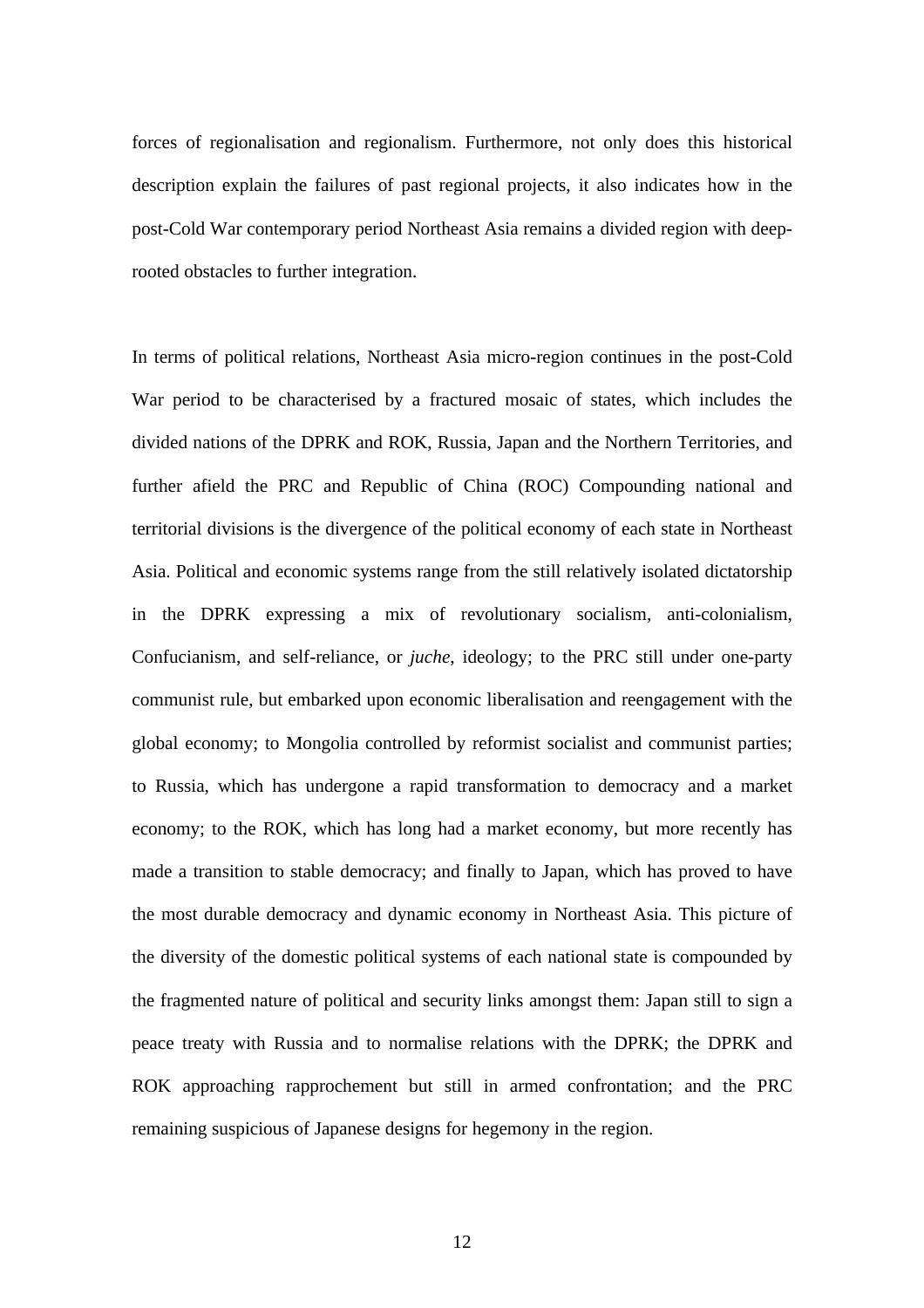Accompanying these variations in the political economies of the region are marked variations in stages of economic development. Japan remains the economic giant of Northeast Asia, weighing in with an impressive Gross National Product (GNP) of US\$4,591 billion, and an average income per capita of US\$36,728 which is many times greater than that of its neighbours (Table 1). The ROK ranks second to Japan in terms of economic prowess due to its rapid industrialisation and technological development, but still records less than a tenth of Japan's GNP, and was hard hit by the East Asian financial crisis of 1997, although it is at present growing again strongly. The DPRK represents the 'sick man' of Northeast Asia with a GNP of only US\$21 billion and which is believed by ROK sources to be contracting at the rate of anything up to 5 per cent annually. By contrast, the PRC over the last decade has witnessed rapid economic growth at around 10 per cent per annum, although this has been characterised by increasing disparities between the booming coastal areas and economic stagnation in many interior areas (Breslin 2000: 213). The Russian Far East economy is also highly variegated, with some advanced technological and military industries, but also a heavy dependence upon resource extractive industries and a shortage of labour. Mongolia brings up the rear in the Northeast Asia development stages with a GNP of just US\$1 billion and a population of 3 million.

#### **Table 1**

This picture of economic diversity between the states in the Northeast Asia sub-region is further reinforced by the types of internal economic disparities that occur within each individual state. The Sea of Japan coast of Japan, or 'backdoor Japan' (*ura Nippon*), is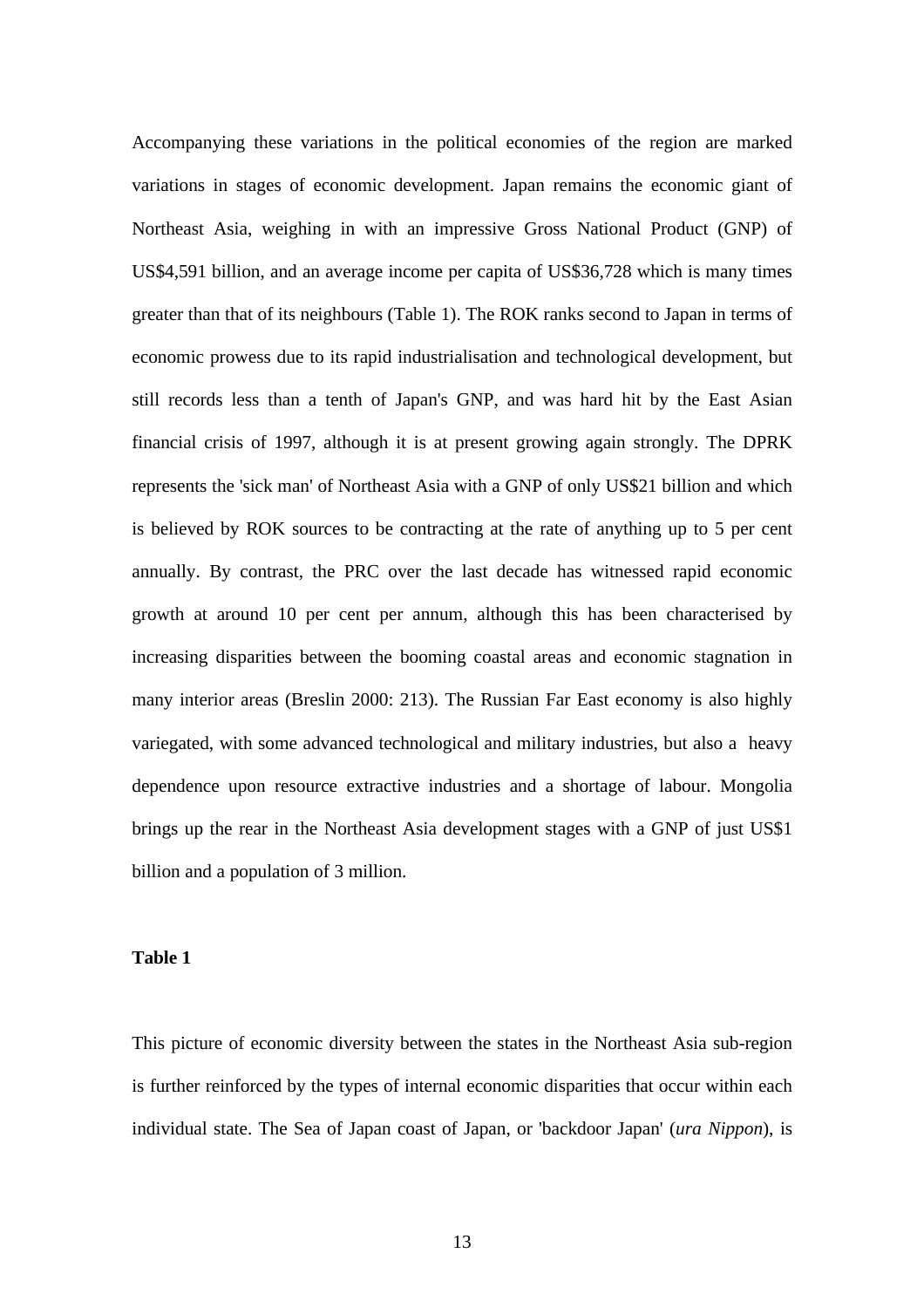relatively underdeveloped compared to the Pacific side of the country (Furumaya 1998: 132-75; Kaneda 1997: 110-15), and in the Northeast PRC, Heilongjiang, Jilin and Liaoning provinces which once enjoyed high levels of industrial development compared to the rest of the country now find themselves falling behind provinces such as Guangdong and other Special Economic Zones (SEZ). Moreover, following the end of the Cold War, the Russian Far East has partially lost its privileged position as the strategic outpost of Moscow in Northeast Asia, which means that, with the onset of market liberalisation and an end to price and transport subsidies, the competitiveness of its products has been undermined.

#### *Low levels of economic interdependence*

The divergent nature of the political economies of Northeast Asia has inevitably produced low levels of economic interdependence. As Table 2 illustrates, in 1996 only the national economies of the DPRK and Mongolia have a high level of interdependency with the Northeast Asia sub-region, with the other states of the region typically accounting for between 65 and 85 per cent of these two states' exports and imports. For the ROK these levels were only around 25 to 28 percent, for the PRC around 20 to 34 per cent, for Japan around 14 to 17 per cent, and for Russia ranging from 5 and 14 per cent. Hence, the impression is of a sub-region which still looks predominantly outwards and away from itself in terms of trade orientation and interdependency, especially with regard to the larger and more dynamic economies in the region.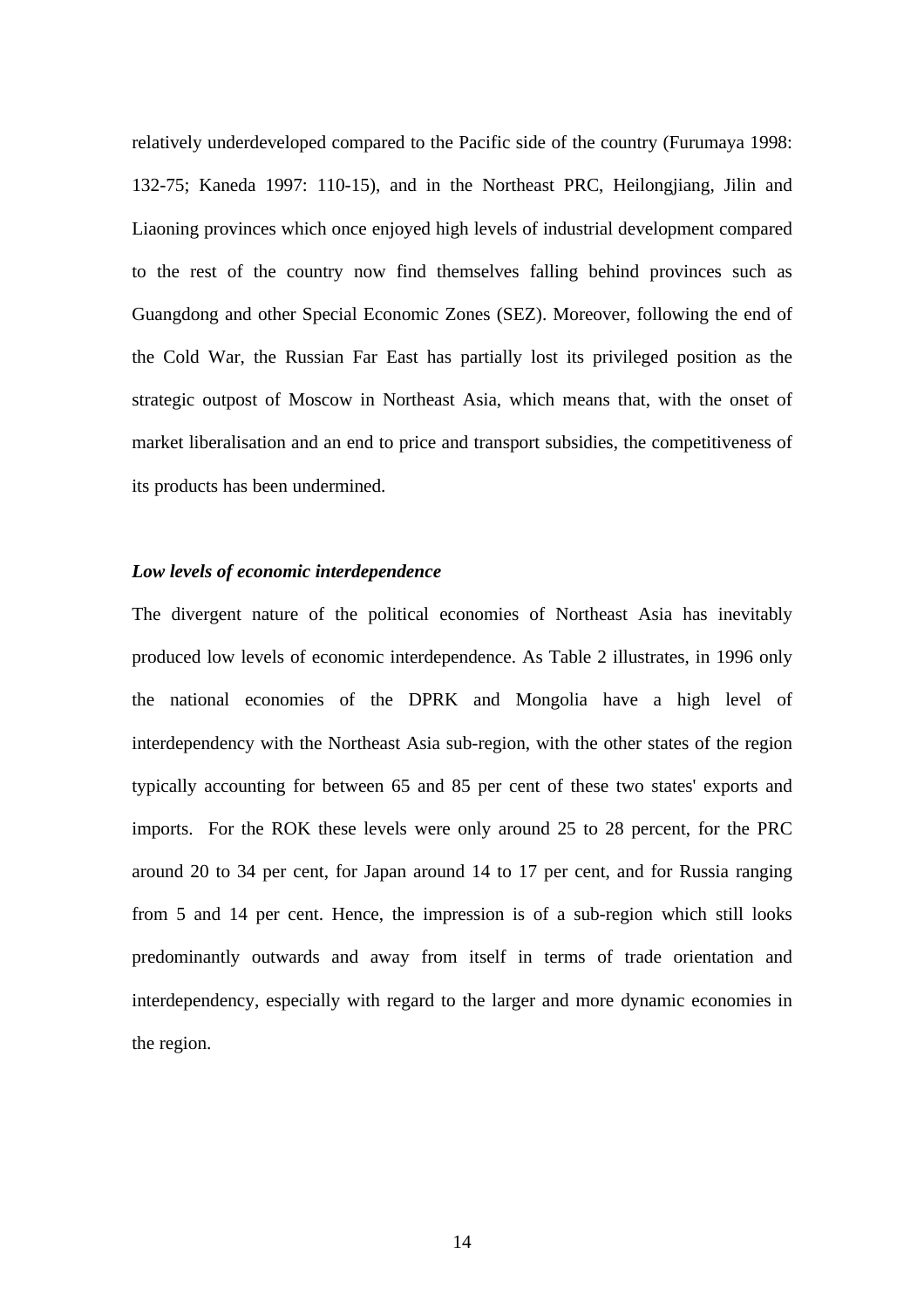Although the data is more fragmented in Table 2 and Charts 1 and 2, the picture for the micro-region centred on Japan, the ROK, the DPRK, Northeast PRC, and the Russian Far East is not much more impressive. The DPRK, Northeast PRC, and Russian Far East all direct between 40 and close to 50 per cent of their exports to within the microregion, and draw between 22 and 34 per cent of their imports from the same area. Furthermore, for states such as Japan, trade with other states in the region is so low as to be almost negligible in terms of its total world trade--the DPRK, for instance, accounting, for only that 0.1 per cent of Japan's total exports and 0.08 of its total imports. Japan itself is the major source of the exports and imports of a number of states in the subregion, but still over 90 per cent of its total trade is conducted with other regions of the world. Therefore, even though Japan is the major economic power located geographically within Northeast Asia, its external links with other areas mean that its prime economic interests are located outside the region and that it does not form an integral part of it. Japan's only trading relationship in Northeast Asia which approximates to one of interdependence is that with South Korea, but even this relationship is highly asymmetrical as South Korea accounts for only around 7 per cent of Japan's exports and 5 per cent of its imports, whilst Japan occupies 14 per cent of South Korea's exports and 21 per cent of its imports.

#### **Table 2 and Charts 1 and 2**

In addition to low levels of trade interdependence, Japan's investment in Northeast Asia is also comparatively low. Table 3 demonstrates that Northeast Asia accounts for 4.5 per cent of Japan's total Foreign Direct Investment (FDI), and that the majority of this is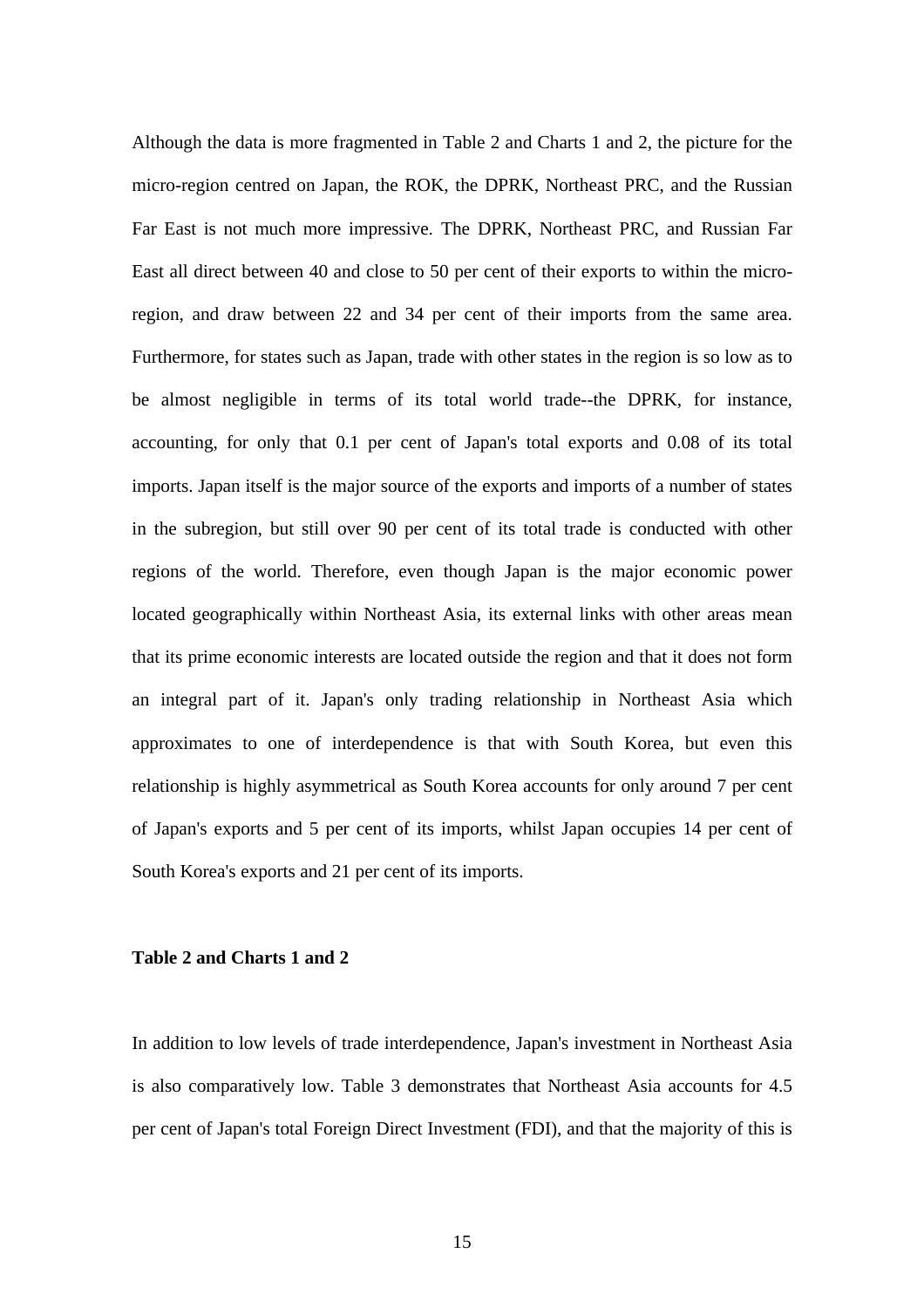concentrated in the PRC and ROK. Thus, in contrast to Southeast Asia, where Japanese FDI has worked to bind the region together economically, Japanese FDI does not yet appear to be performing this function in the Northeast Asia sub-region. Finally, in comparison with the more dynamic regions of each of the national economies of the region, and due to the legacy of relative neglect during the Cold War period, the rail, road, port and airport infrastructure is underdeveloped and a hindrance to effective economic interchange.

## **Table 3**

#### *Re-emergent complementarities?*

The overall picture of the Northeast Asia sub and micro-regions after the Cold war is, then, one of significant divergence within and amongst the political economies of each state, and on an initial look not the most promising basis for co-operation. The outcome of this has been to limit economic and political interdependence and to restrain the forces of both regionalisation and regionalism, giving rise to only limited efforts at region-building. However, as already noted above, despite these severe limitations upon the growth of a Northeast Asia subregion in the past, the hopes in the 1990s onwards has been that the release of the centrifugal pressures of the Cold War could foster the conditions for the reintegration of the Northeast Asia sub and micro-regions. In particular, sections of the Northeast Asian central and local government policy-making and business community, spurred on by the progress of larger region-building projects such as the EU and APEC and hopes for greater local autonomy brought about by decentralisation, have begun to conceptualise new economic sub-regions in the Yellow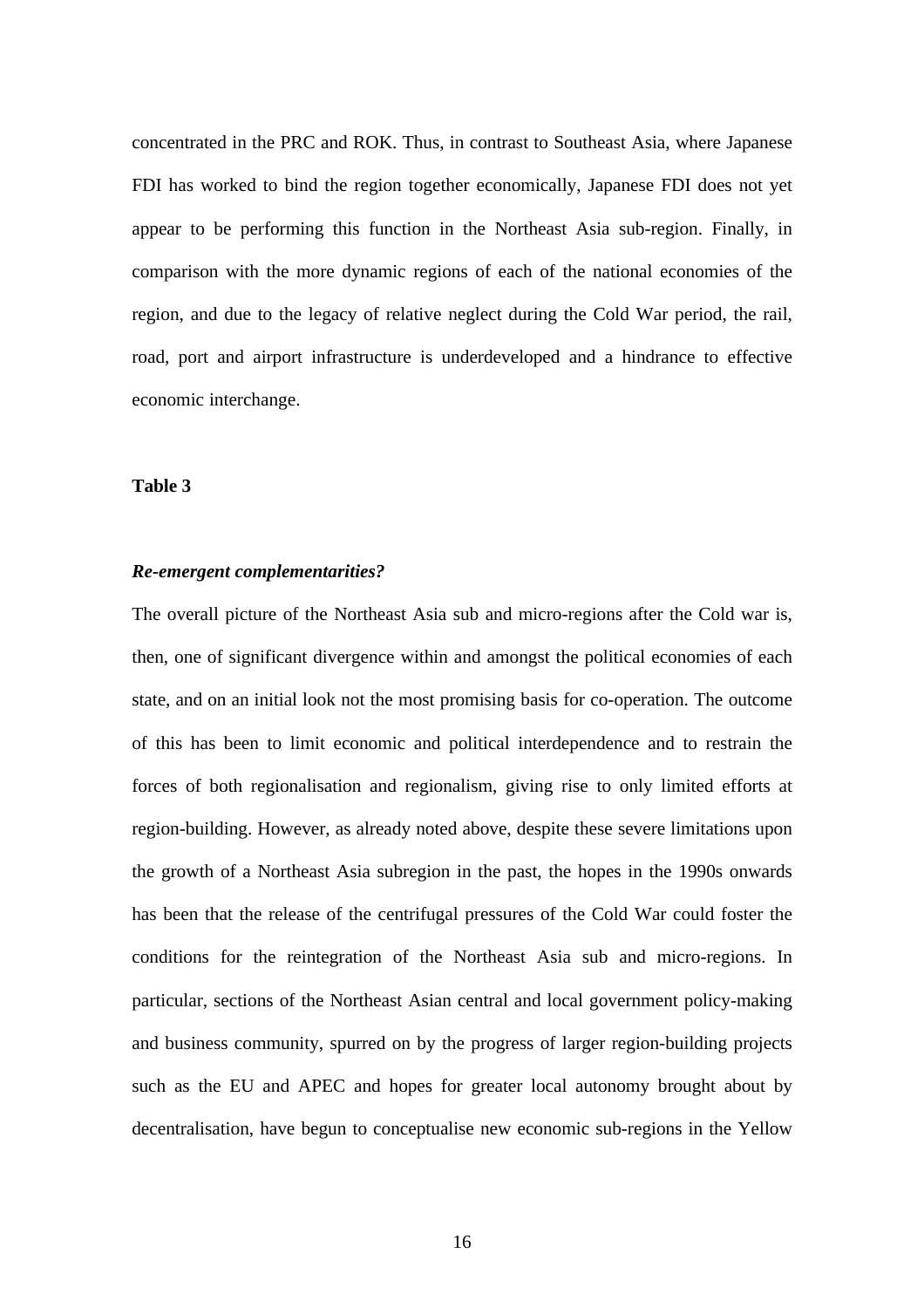Sea and Sea of Japan (Postel-Vinay, 1996). This re-emergence of regionalist projects and the discourse of regionalism has also been matched by the potential stirring of regionalisation forces. As noted in the introduction and Table 4, the expectation is that the complementary resources of the region, now unimpeded by Cold War barriers, could be mobilised and create something akin to Scalapino's 'natural economic territories'. Thus, it could be expected that the low factor endowments of the developed economies of the region could be compensated for by the correspondingly high factor endowment of other less developed states, and vice versa. The combination of these varied but rich complementarities could be the natural outgrowth of economic synergy and integration in the Northeast Asia micro-region. For example, it is clear that despite certain political barriers, cross-border trade between the PRC and Russian Far East has begun to flourish in the post-Cold War period and reached US\$2 billion in 1993, as private actors have sought to match together and exploit the relative factor endowment of each others' states (Kerr 1996: 943). Even in the Sea of Japan, where Japan and Russia continue to be divided politically by the issue of the sovereignty of the Northern Isles, the early 1990s witnessed a small scale but nevertheless lively trade in good such as crab and fish and second-hand cars between the two states as private business actors begin to exploit the re-opened access to economic complementarities after the end of the Cold War (Rozman 1999: 16, 21.).

**Table 4**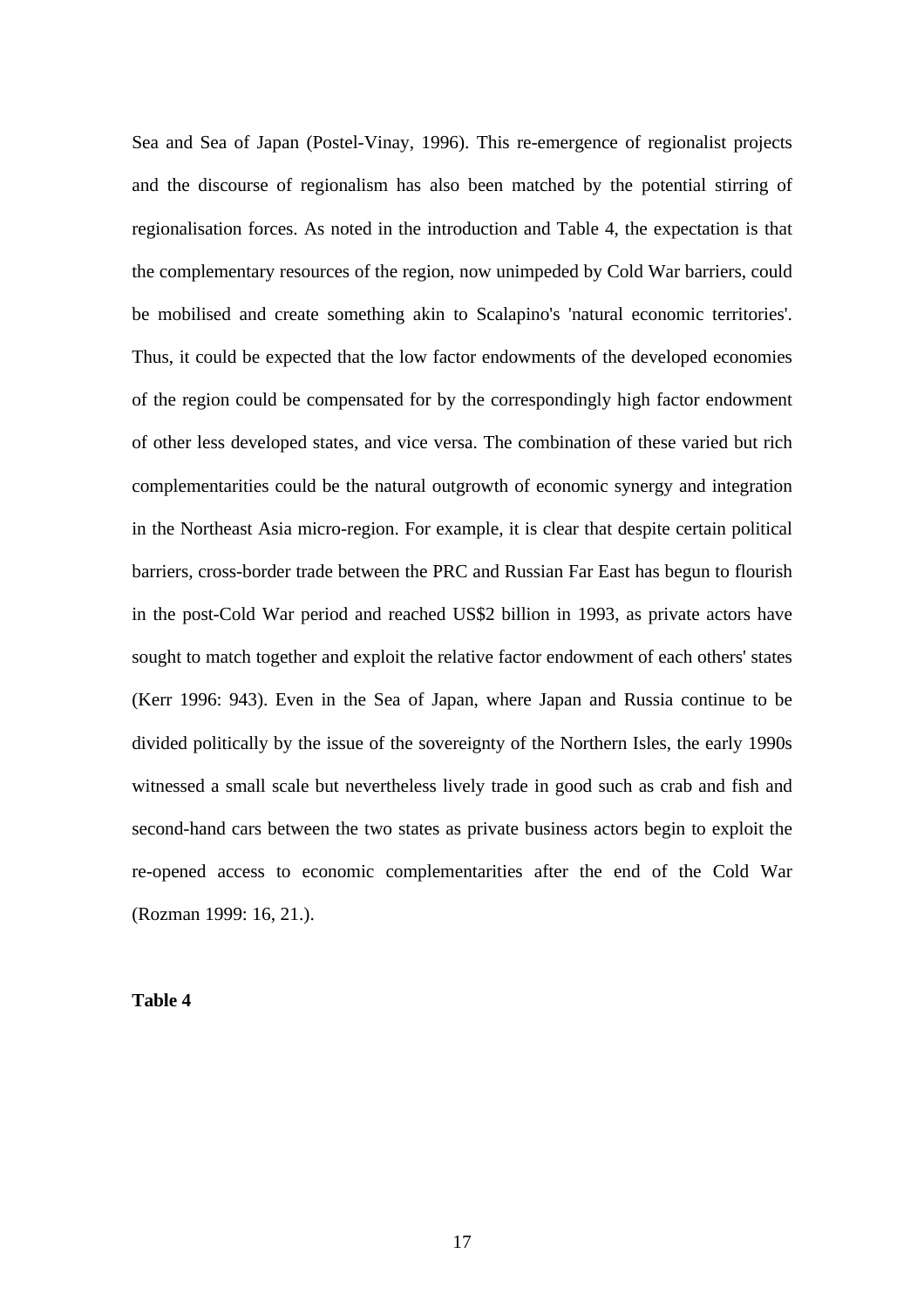#### **TRADP's evolution and frustrations**

The above discussion has indicated that in the post-Cold War world, and in particular during the early 1990s, the twin processes of regionalism and regionalisation have begun reappear, so leading to sub and micro-regional integration becoming envisaged as practical possibilities. The introduction has already described how TRADP emerged very much as the result of this perceived renaissance in regionalism in Northeast Asia in the 1990s. Table 5 summarises the chronology of the project, and shows that the it was initiated following the 1<sup>st</sup> Northeast Asian Development Conference held in the PRC at which it was suggested that the Tumen Rivers geographical and economic complementarities would form the basis for a 'Tumen River Golden Triangle' development zone. The concept was subsequently taken up by the United Nations Development Programme (UNDP), which an ambitious plan for TRADP produced in October 1991, consisting of US\$30 billion over a twenty-year period; the creation of a UN 'international city' to link together Free Economic Zones (FEZ) located at Rajin in the DPRK, Hunchun in the PRC and Posyet in Russia to form a 1,000 kilometres Tumen River Economic Zone (TREZ); and, to support the TREZ, a larger 10,000 kilometre Northeast Asia Regional Development Area (NEARDA) triangle centred on Chongjin in the DPRK, Yanji in China, and Vladivostock and Nakhodka in Russia. A Programme Management Committee (PMC) was established to study the feasibility and guide the preparation of the project was also established at this time. In the meantime, the USSR government, soon to become the Russian Federation, established the Nakhodka FEZ in July 1990, North Korea the Rajin Free Economic and Trade Zone (FETZ) in December 1991 (later extended to become the Rajin-Sonbong FETZ in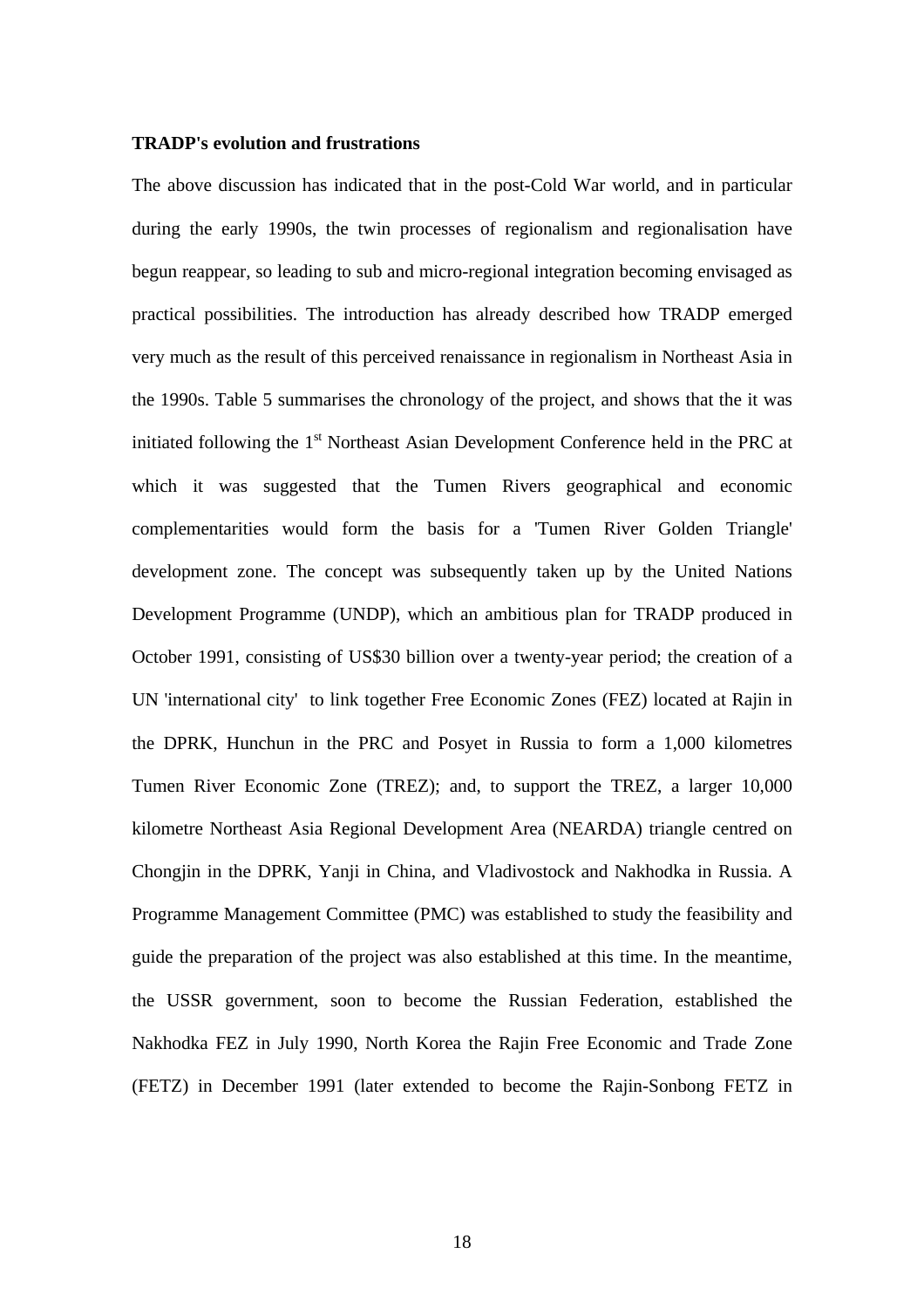September 1993); and the China the Hunchun Border Economic Co-operation Zone in October 1992.

A series of six PMC meetings was held between February 1992 and December 1995. At the  $3<sup>rd</sup>$  PMC in May 1993 the riparian states agreed to lease land to be administered by a jointly owned Tumen River Development Corporation, but the  $4<sup>th</sup>$  PMC in July 1994 this plan along with the UNDP master plan had been abandoned due to legal difficulties involved with leasing sovereign territory and the problems in raising the necessary finance. The  $5<sup>th</sup>$  PMC focussed instead on harmonising the separate FEZs, with the establishment of a Co-ordinating Committee to promote co-operation on investment, trade and infrastructure amongst the participating countries, and the signing of memorandum on environmental principles. In April 1996 a Tumen River Secretariat was established in Beijing to manage the project. The UNDP has continued to attempt to co-ordinate economic activities in each of the FEZ's, and some notable improvements have been made in the infrastructure of the TRADP micro-region, such as an investment of US\$1.3 billion by China for road improvements around Hunchun and to the DPRK border crossing at Quanhe/Wonjong, and the opening of a Hunchun/Krakino railway crossing at the PRC-Russia border. A number of new ferry routes have also been opened over the last few years, including one from Posyet in Russia to Akita in Japan.

## **Table 5**

Thus, it can be seen that TRADP has been under discussion for already more than a decade and since 1995 has moved from the preparation to the enactment stage.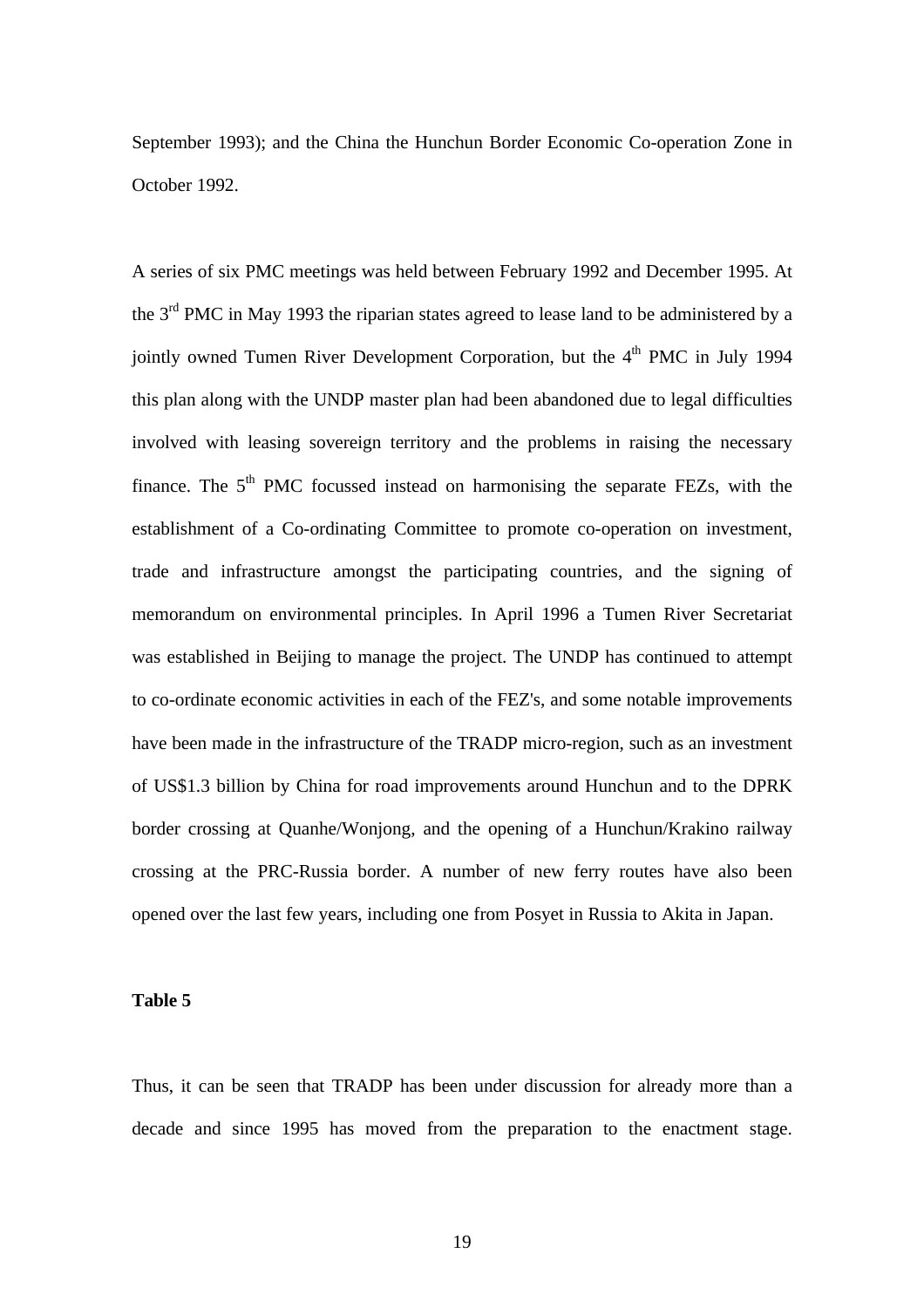Nevertheless, despite the UNDP's and involved states' ambitions hopes for TRADP, the project's progress has been undermined primarily by defective or 'flawed' regionalism (Rozman, 1998). The states involved in the TRADP, whilst undoubtedly aware of the potential economic attractions of the project, continue to lack the necessary degree of regionalist sentiment and conscious political commitment to, or at the very least political toleration of, the regionalist project to allow it to fully succeed. In particular, it is apparent in many cases that the aims and aspirations of central and local government regionalist projects in each of the states in the Northeast Asia sub and micro-regions are incompatible. One of the earliest and most notable examples of this being the decision taken to scrap the UNDP's US\$30 billion master plan for an 'international city' and mutually reinforcing micro and sub-regional development triangles centred on the Tumen River. In large part, the plan was simply too grandiose and could never have attracted sufficient finance. But the failure of the plan was also due to the legal and political problems involved in each of the states relinquishing sovereignty, however temporarily, over their own territory, much of which was only recently acquired and still in dispute, as in the case of the Russian-PRC border at Tumen.

The concern of central governments to preserve their territorial integrity in dealing with other central governments and the problems it generated for the UNDP regionalist plan, have also been reproduced in the dealings between central and local governments. The government of the Russian Federation has impeded the progress of TRADP and the economic freedom of local provinces, concerned as it is about the effects of an 'open' regionalist project in the Russian Far East and an influx of FDI (and especially Japanese FDI) which could pull this area away from Moscow's economic control, capture its rich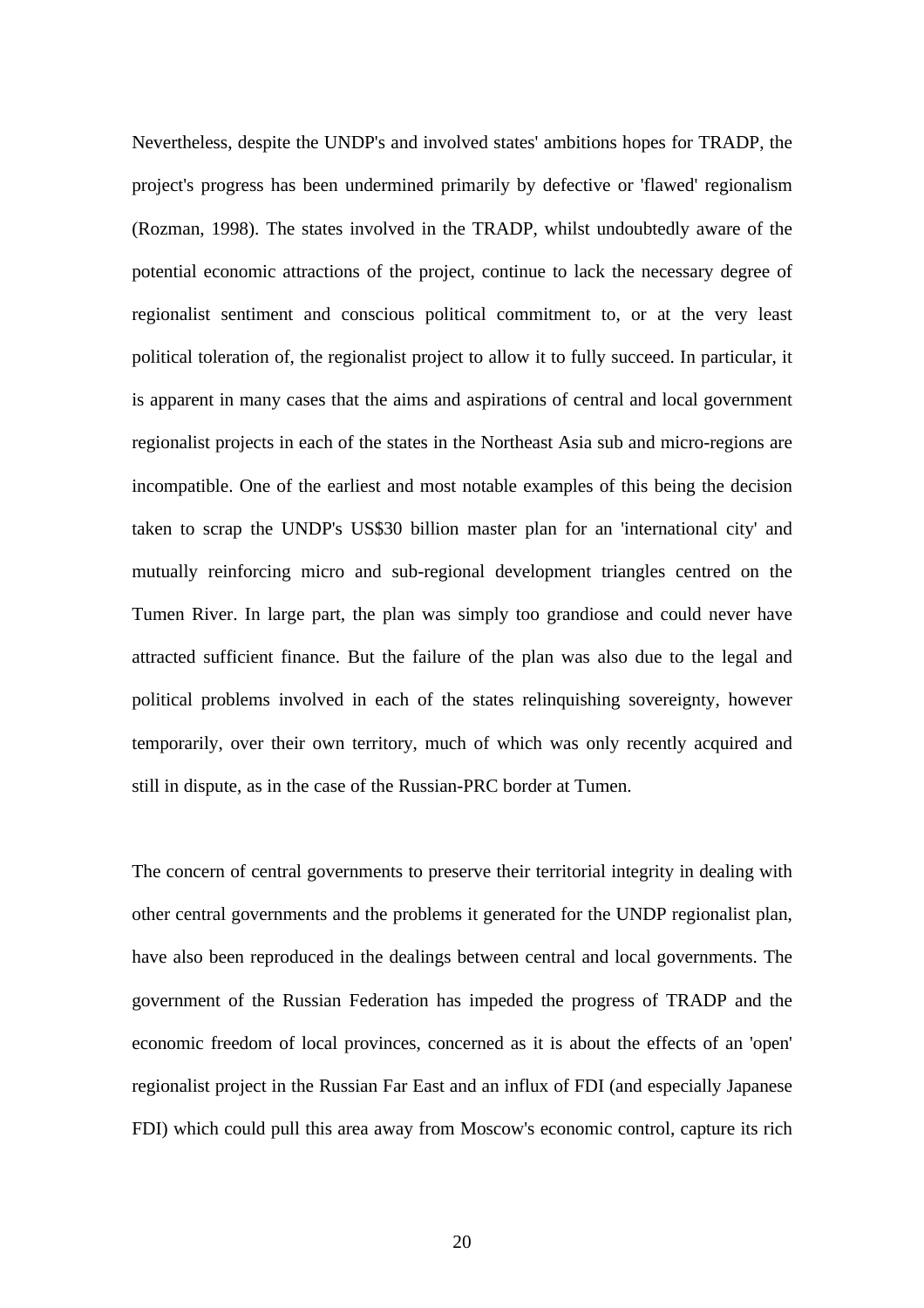economic resources for another foreign power, and encourage political separatism (Kerr 1996: 946). The central government's suspicion of TRADP was exemplified in the Duma's decision in 1993 to rescind Nakhodsk free economic zone's tax privileges, and its continued delay in ratifying an agreement to ratify a Russian-ROK agreement in May 1999 to create a Russo-Korean Industrial Complex in the Nakhodka FEZ (Tumen River Area Programme 2000c).

Likewise, although the Hunchun Border Economic Co-operation Zone is undoubtedly the most successful of the FEZs located close to the Tumen River (the population quadrupling from 50,000 to 200,000 between 1992 and 1998 and foreign investment reaching US\$100 million [Tumen River Area Development Programme (2000b]), the central government of the PRC has made it clear that its national priorities still lie in the economic development of South China, Shanghai and the Three Gorges project, and has shown suspicion of any attempts by Heilongjiang, Jilin, and Liaoning provinces to increase their economic autonomy. Moreover, the PRC government is more committed to the existing infrastructure in place in Dalian as the optimum route to the Sea of Japan, and only appears to support TRDAP on the grounds that it will provide Jilin province with access to the Sea of Japan and break China's dependence on Russian ports, rather than being a project which will promote interdependence between the two states (Cotton 1996).

The DPRK has been the most enthusiastic advocate of the TRADP, desperate as it is to secure the foreign investment it may attract. But in the same way as the PRC and Russia, the limits to its regionalist perspective have undermined the project. The DPRK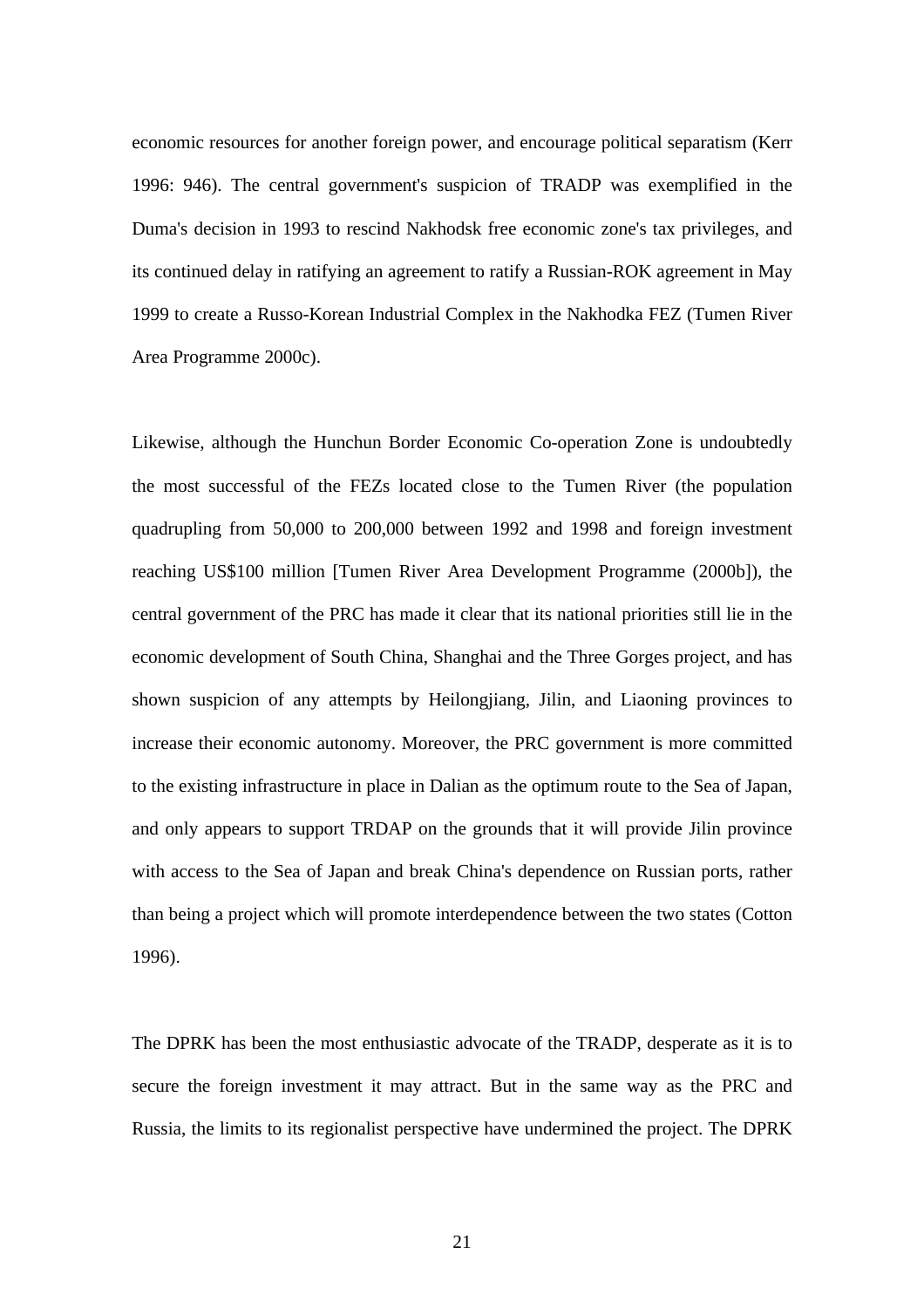also opposes regionalism based on relatively unrestricted private sector exchange due to its implications for the Pyongyang regime's totalitarian political and economic control, and has attempted to confine free economic interchange to its Rajin-Sonbong Free Economic and Trade Zone (FETZ). The DPRK's cagey approach towards economic engagement and interdependence with neighbouring states, compounded by periodic security crises has also acted to deter investment in the FETZ and slow the progress of this third element of the TRADP. The DPRK has also been reluctant until recently to accept large-scale FDI from its rival the ROK: for instance, limiting the number of ROK companies able to attend its investment forum in September 1996 and thus forcing a general boycott of ROK investment at this time. The ROK government and private corporations for their part have shown some interest in the Rajin-Sonbong FETZ, but their greatest political and business interests really lie in investing outside the zone, such as Hyundai's plan for an industrial complex at Haeju close to the Demilitarised Zone (DMZ) and the North-South border and Daewoo's small textile factory at Nampo. The outcome has been that, even though North Korea claimed that its September 1996 investment forum at Rajin-Sonbong attracted pledges of US\$307 million, cumulative enacted FDI in the zone was estimated by outside sources only US\$58 million in 1997 (JETRO 1999: 231).

However, the greatest drag on the development plans of the TRADP is the lack of Japanese central government interest in the project, which then feeds through into a lack of Japanese private business interest. Japan's poor relations with Russia, and the absence of a peace treaty leaving the two states still technically at war, has meant that its central government has resisted serious economic co-operation with the Russian Far East until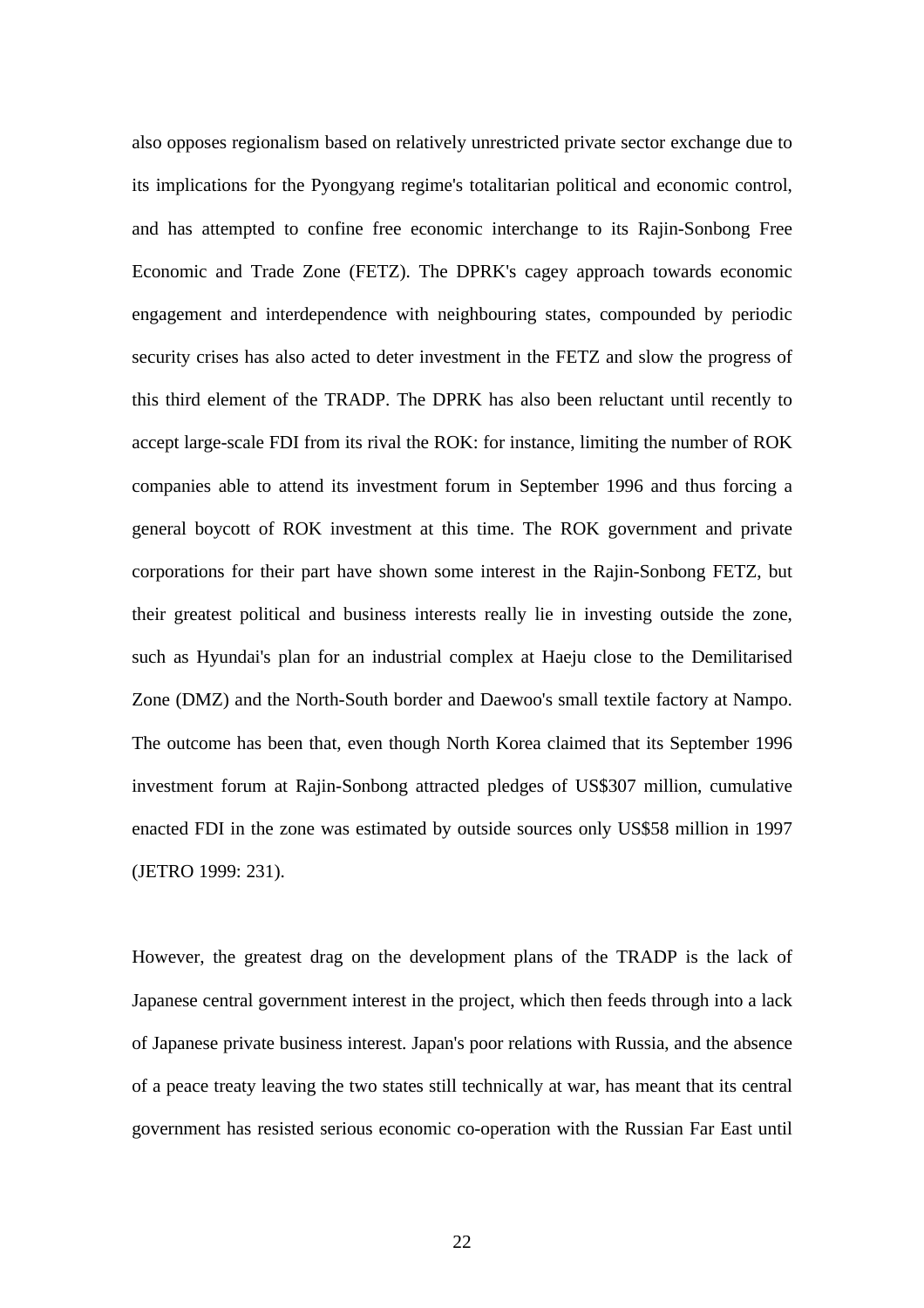there is a resolution to the Northern Isles issue. Even more importantly, Japan and the DPRK's lack of normalised relations, and the disastrous experience of failed Japanese investments in the 1970s and DPRK defaults on up US\$900 million of loans from Japanese corporations (Hughes 1999: 134-7), acts to discourage private businesses from investing in the DPRK which is aware that it cannot count upon government support for their activities in this potentially risky region. Finally, it is clear that the Japanese government, despite conducting through the Japan International Co-operation Agency (JICA) a study on the transport corridor between Changchun and Tumen ports in June 1998, is more interested in providing Official Development Assistance for infrastructure development and loans to assist private business to exploit the economic opportunities of coastal southern China. The government has shown some interest in supporting potential Japanese production bases in northeast PRC and the exploitation of the rich natural resources of the Russian Far East, but the small markets of the DPRK come firmly at the bottom of the list of public sector investment priorities as long as the state of non-normalised relations persists. Japanese private business itself has also largely plumped within the Northeast Asia sub-region and Tumen micro-region for investment in the northeast PRC, attracted by advanced economic reforms, cheap labour (US\$60 per month in Yanbian Korean Autonomous Prefecture in the PRC, compared with US\$80 per month in the Rajin-Sonbong FEZ [Tumen River Area Development Programme 2000d]) and access to the larger Chinese market.

In contrast to the Japanese central government, many of the local authorities on the Sea of Japan coastline are certainly eager for increased interaction with neighbouring states, seeking ways to stimulate the prefectural economies of *Ura Nippon*. For example,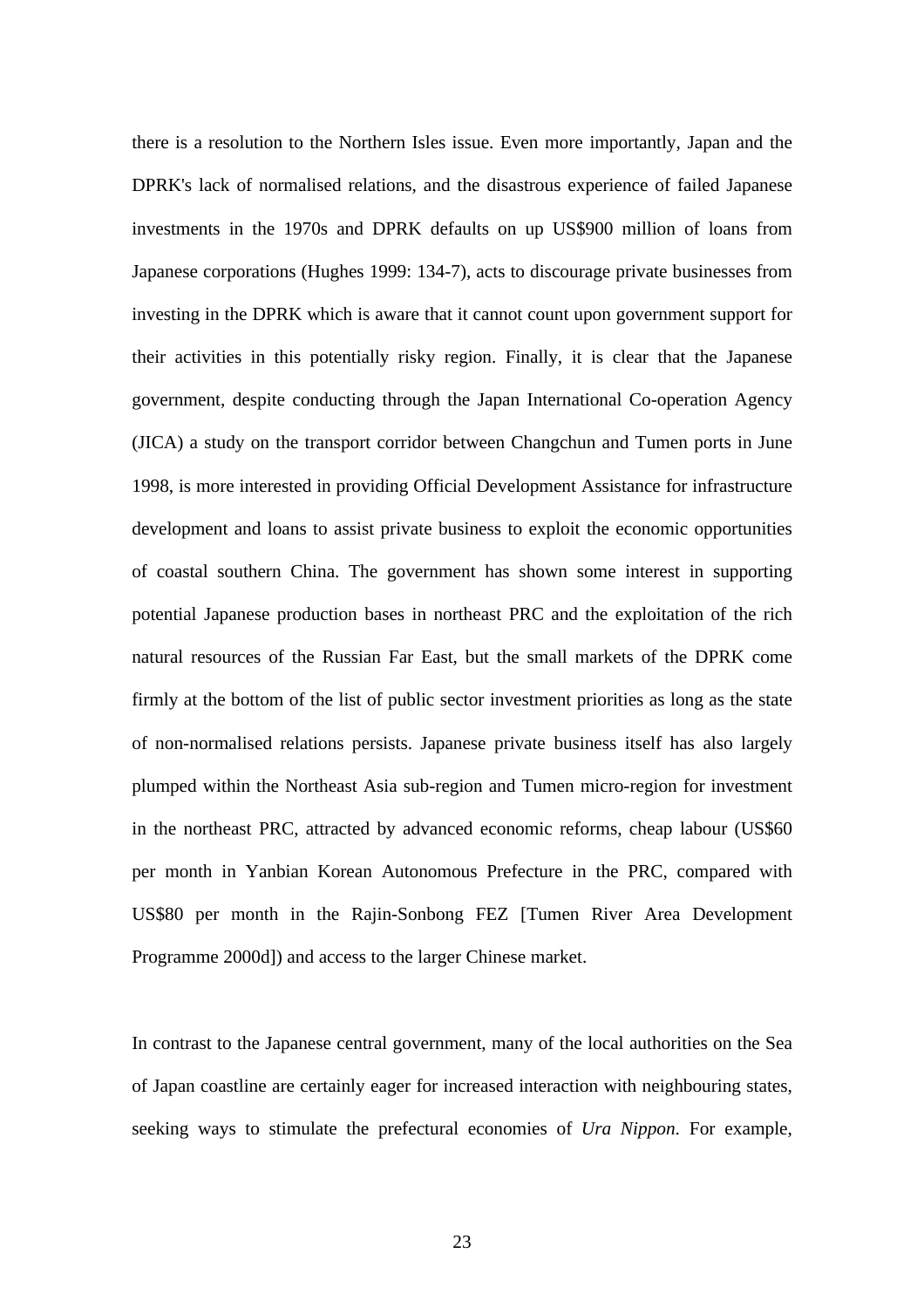Niigata Prefecture and City were active in sponsoring local government links across the Sea of Japan in order to create a 'Sea of Japan' rim identity; Kanazawa City in Ishikawa prefecture has looked to form linkages with the Russian Far East; as has Hokkaidô Prefecture and Sapporo City. This enthusiasm amongst local actors for the revitalisation of Sea of Japan interchanges was reinforced in part by non-state actors such as the community of DPRK citizens resident in Japan eager to expand contacts between small and medium sized enterprises in both states. Moreover, the efforts of local authorities and non-state actors have found some support amongst the more 'liberal' or 'idealistic' political constituencies of Japan, hoping to utilise enhanced regional co-operation as a means to generate 'people-to-people diplomacy', transform the Sea of Japan into a 'sea of peace and friendship' (*heiwa to yûjô no umi*), and create an supplement or alternative to Japan's perceived dependency upon the US for the provision of security in this region. But the central government's lack of active backing for the Sea of Japan regionalist project, coupled with the continued reliance of the localities in Japan upon the spoils of economic redistribution from the centre, thus militating against the need to truly breakaway from dependency upon the centre and look outward to the neighbouring states for new economic opportunities, puts a brake on local government efforts to enhance interdependent relations with Northeast Asia (Rozman 1999). Once again, therefore, it is possible to speak of Japan as an economic superpower located geographically within Northeast Asia, but which due to its low level of economic and political interdependence with the surrounding states is not a fully functioning component of the regionalist project.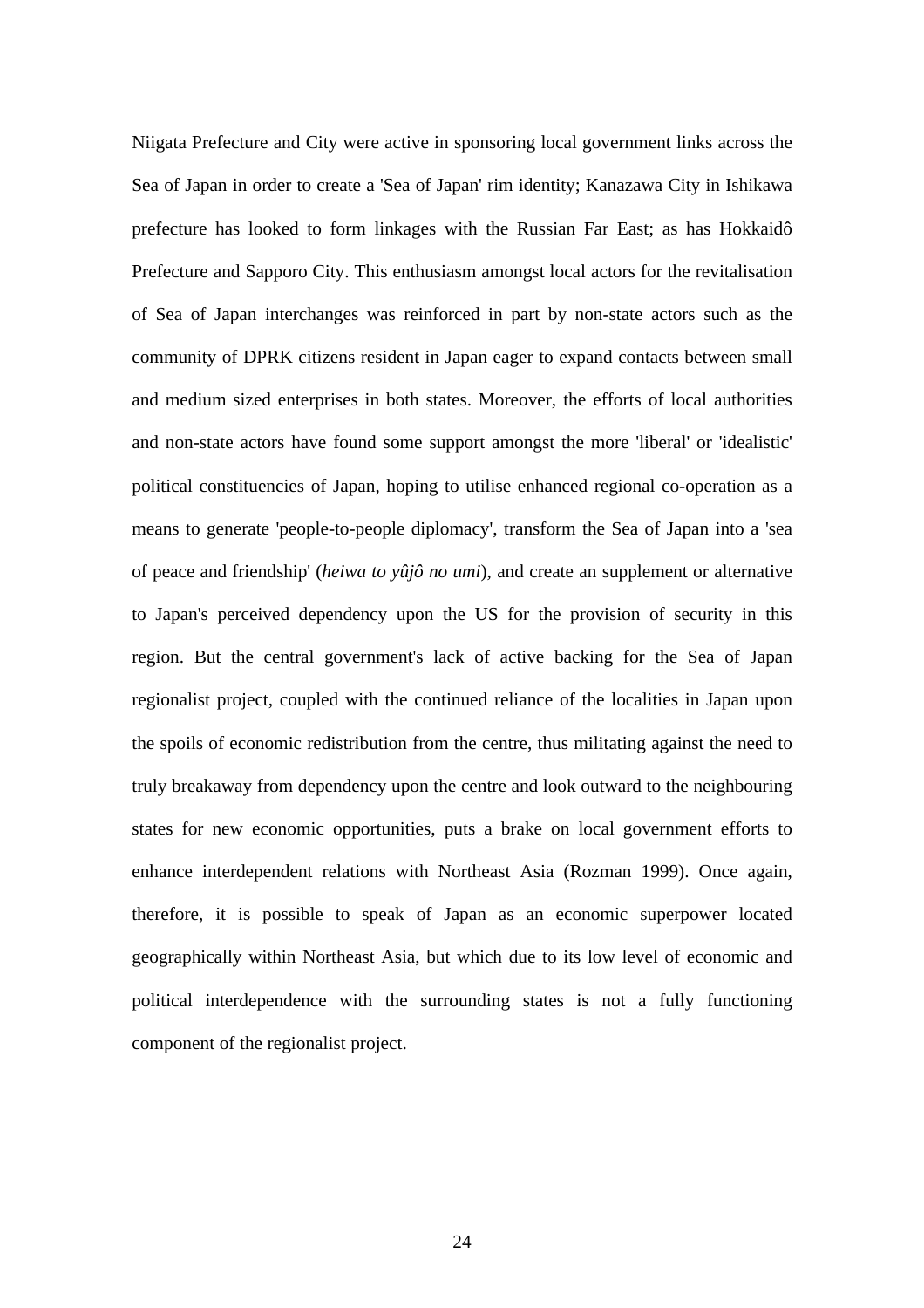The overall outcome of the minimal or restricted commitment to the TRADP by the central governments of the involved states has been to frustrate hopes that the project could evolve into a 'natural economic territory' and drive forward economic growth. In fact, rather than leading to the harmonisation and synergy of economic resources, the impression is that since the mid-1990s the FEZs of the respective states have been in competition with each other for the small amounts of FDI and trade available in the micro and sub-regions. The UNDP also seems largely ineffective in trying to remedy these problems, restricted as it is by the prerogatives of the sovereign states involved in TRADP, and unable to move the project forward by encouraging more external investment. Hence, the UNDP's plan for the establishment of Northeast Asia/Tumen Investment Corporation to mobilise funds and compensate for the DPRK and Russia's non-membership of the Asian Development Bank (ADB), one potential but nonparticipating member of TRADP, has not yet been approved (Kannihonkai Kenkyûjo 1999: 160).

The key variable which would seem to explain the disappointing progress of TRADP is not the lack of the potential regionalisation forces and economic complementarities which are necessary to undergird the dynamism of the project, but rather a deficiency of shared regionalist sentiment on the part of the central governments which would allow then to step back from intervention in micro-regional interaction and allow regionalisation forces to flow smoothly. Instead, it is apparent that regionalism in the case of the TRADP is usually subverted to national economic and political rivalries- central governments viewing the regionalist project as a means to gain economic advantage over the other involved states.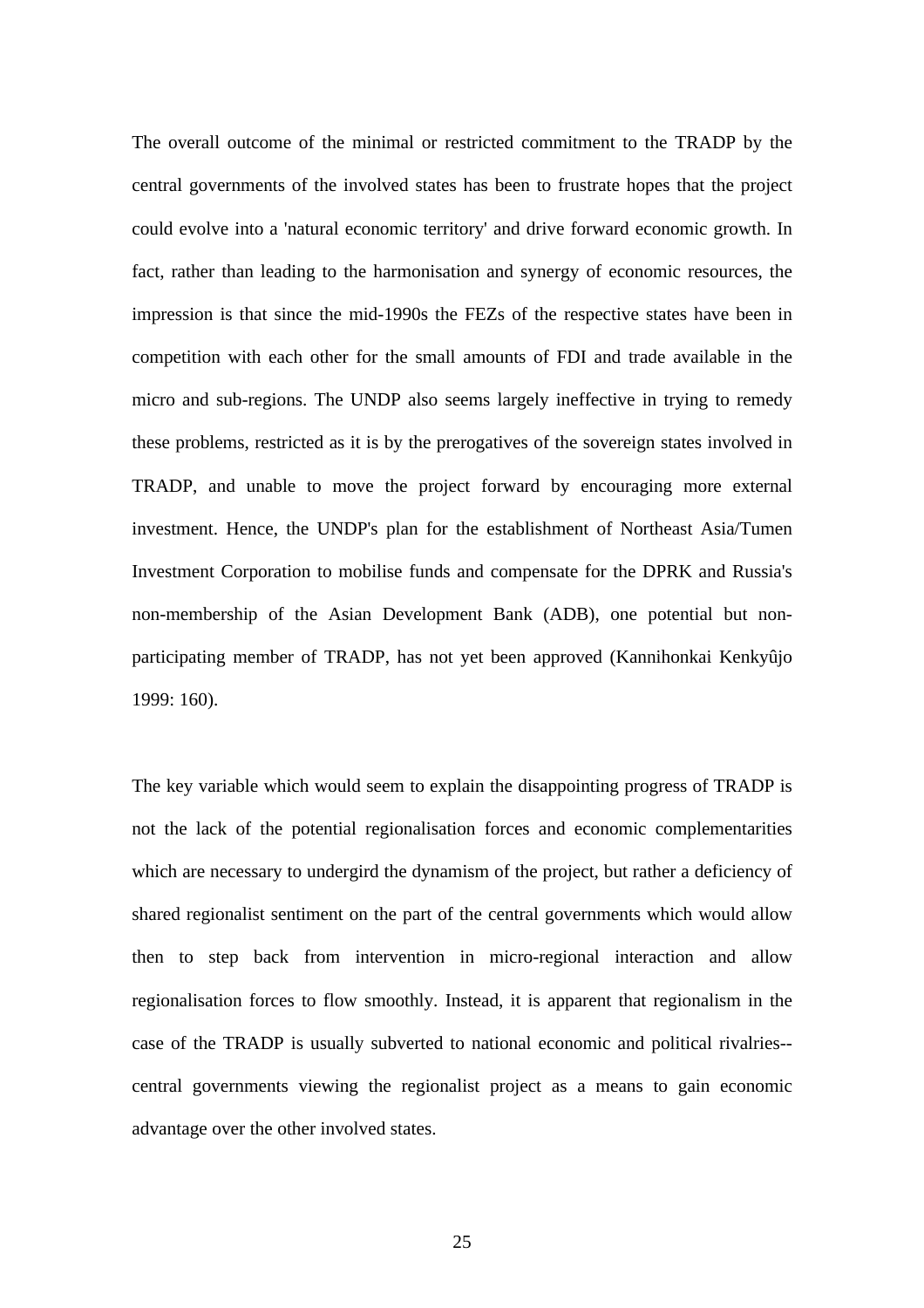#### **Conclusion: TRADP's lessons for region-building and future prospects**

From the above it is clear that TRADP is an example of micro-regionalism frustrated and sabotaged by a mismatch of regionalisation and regionalism forces. As noted in the introduction, region-building is very much a process which relies on the two wheels of regionalism and regionalisation moving forward in co-ordination with each other. In the case of TRADP it would appear that the wheel of regionalism is severely distorted and out of synch with that of regionalisation, if refusing at times to move forward altogether.

The principal analytical, or even policy, lesson to be learned from TRADP is that micro-region building is likely to founder in Northeast Asia and in other contexts across the world unless regionalisation and regionalism forces are combined and compatible with each other. TRADP's planners, particularly at the central government level, and perhaps also in the UNDP have failed to take on board or to act upon this policy lesson. TRADP started out embodying multifarious hopes for economic integration as a catalyst for political and security co-operation. However, the assumption on the part of many seems to have been that the apparently irresistible logic of the economic complementarities of the micro-region would be sufficient on its own to ameliorate and skirt around the government level political and security obstacles to the progress of TRADP. But whether due to a genuine lack of foresight or element of wishful thinking, the establishment of TRADP and rush to jump on the bandwagon of region-building, whilst at the same time underestimating many of the political difficulties involved and the oft willingness of central government policy-makers to resist seeming economic logic in the name of national political interest, has meant that the project has lacked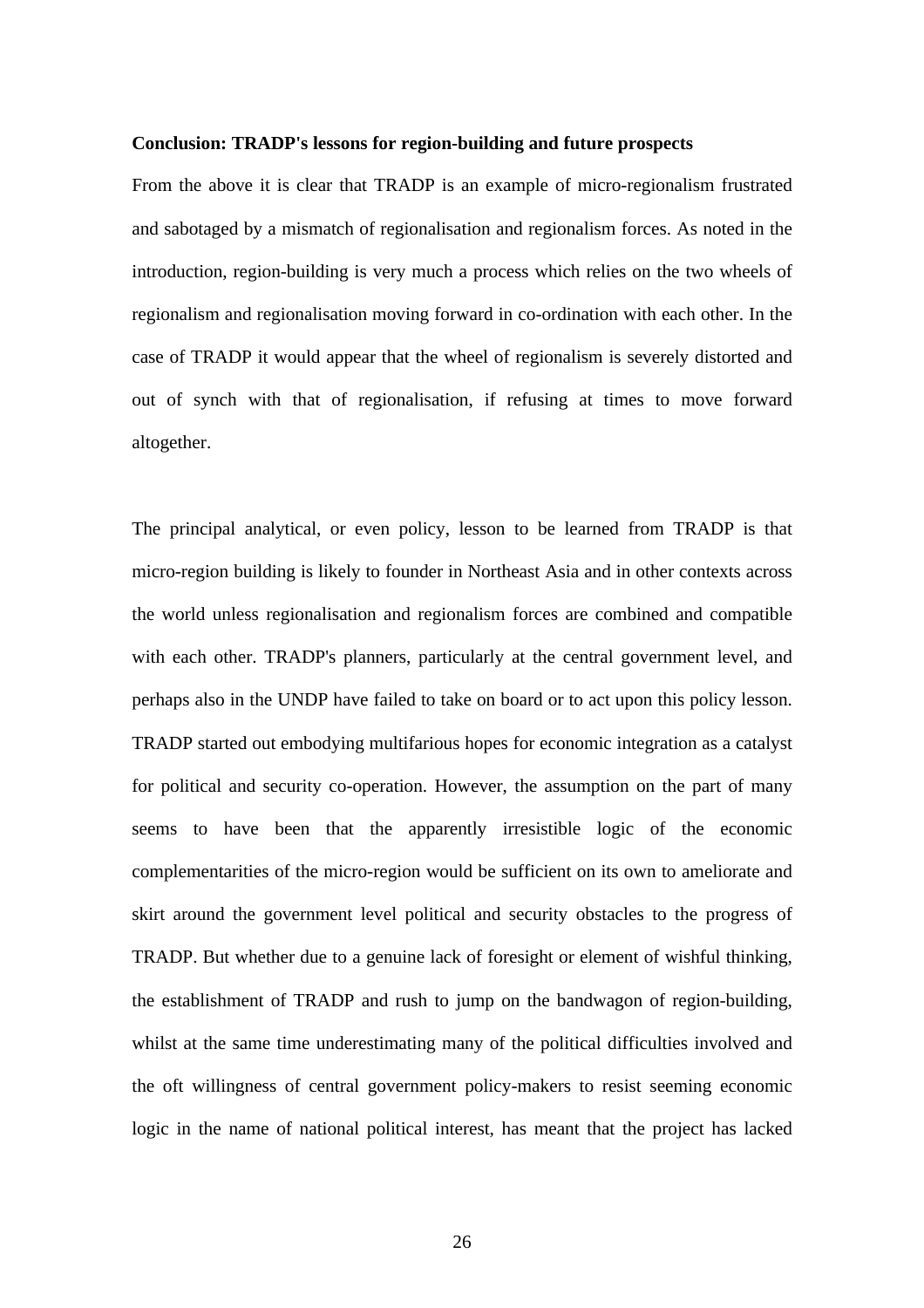dynamism and not produced many of the hoped for political and security benefits seen in other regional projects. At present, and despite ten years of work, TRADP remains an under-achieving micro-regional project and will continue to be so as long as it is forced to serve as a crucible to test regional political rivalries.

Nonetheless, this is not to say that the project is necessarily fundamentally flawed and the Northeast Asia sub and micro-region doomed to underdevelopment over the long term. There are still many opportunities to correct the deficiencies of regionalism observed above. Japan and Russia have shown signs of diplomatic rapprochement since 1997 and the then Prime Minister Hashimoto Ryûtarô announced a new 'Euroasia' policy emphasising the development of the Russian Far East and beyond. Even though the Japanese objective of a Russo-Japanese peace treaty by 2000 has not been achieved, the improvement of relations between the two states has created a more stable environment and the type of passive regionalism which can facilitate private sector business interaction across the sub-region.

In a similar fashion, hopes of rapprochement on the Korean Peninsula between the DPRK, ROK, US, and Japan brought about by the 1994 Agreed Framework, the fourway peace talks since late 1997, Kim Dae Jung's 'sunshine policy', and the restart of Japan-DPRK normalisation talks in early 2000 may all act to lower the political obstacles to enhanced economic interdependency in the region. The historic first talks between the DPRK and ROK leaders in June 2000 have also brought hopes of expanded inter-Korean economic co-operation. As noted above, if increased ROK investment in the DPRK is realised, much of this is likely to concentrated on the border rather than in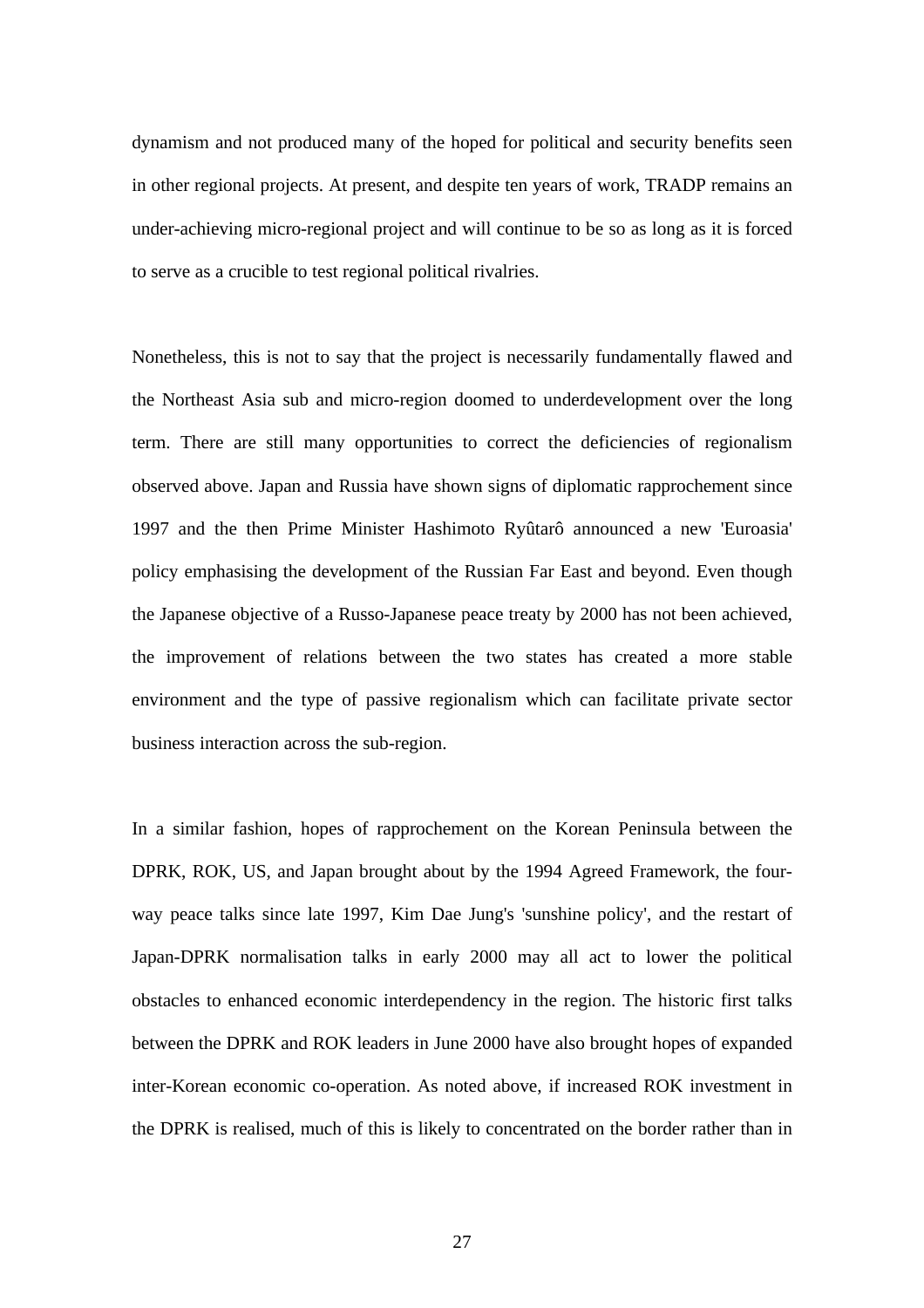the TRADP micro-region. But the overall effect of ROK-DPRK co-operation should be to foster improved investment and trading conditions in the Sea of Japan. Moreover, the normalisation of Japan-DPRK, if ever achieved, should finally bring sufficient amounts of Japanese FDI into play in the micro-region and power the project forward. Furthermore, just as the US plays a balancing role in security in Northeast Asia, so might it be able to play a balancing role in economic affairs, if it were to fully lift sanctions on the DPRK as a indication of its willingness to promote the DPRK's entry in the regional community. Finally, regionalism may be given a boost with the greater participation of multilateral institutions in the project. If the ADB were to become a full partner in the TRADP along with the UNDP, this could serve to eliminate some of the bilateral suspicions hindering the project and widen the regionalist perspective of the central governments involved. Therefore, if deeper regionalism can be set alongside the already strong and latent forces of regionalisation in Northeast Asia, an effective microregion driving further sub and macro-regional integration amongst this diverse set of states could yet be built, the legacy of the fractured region of the past overcome, and significant steps taken towards building realising the hoped for framework of peace and security in the post-Cold War era.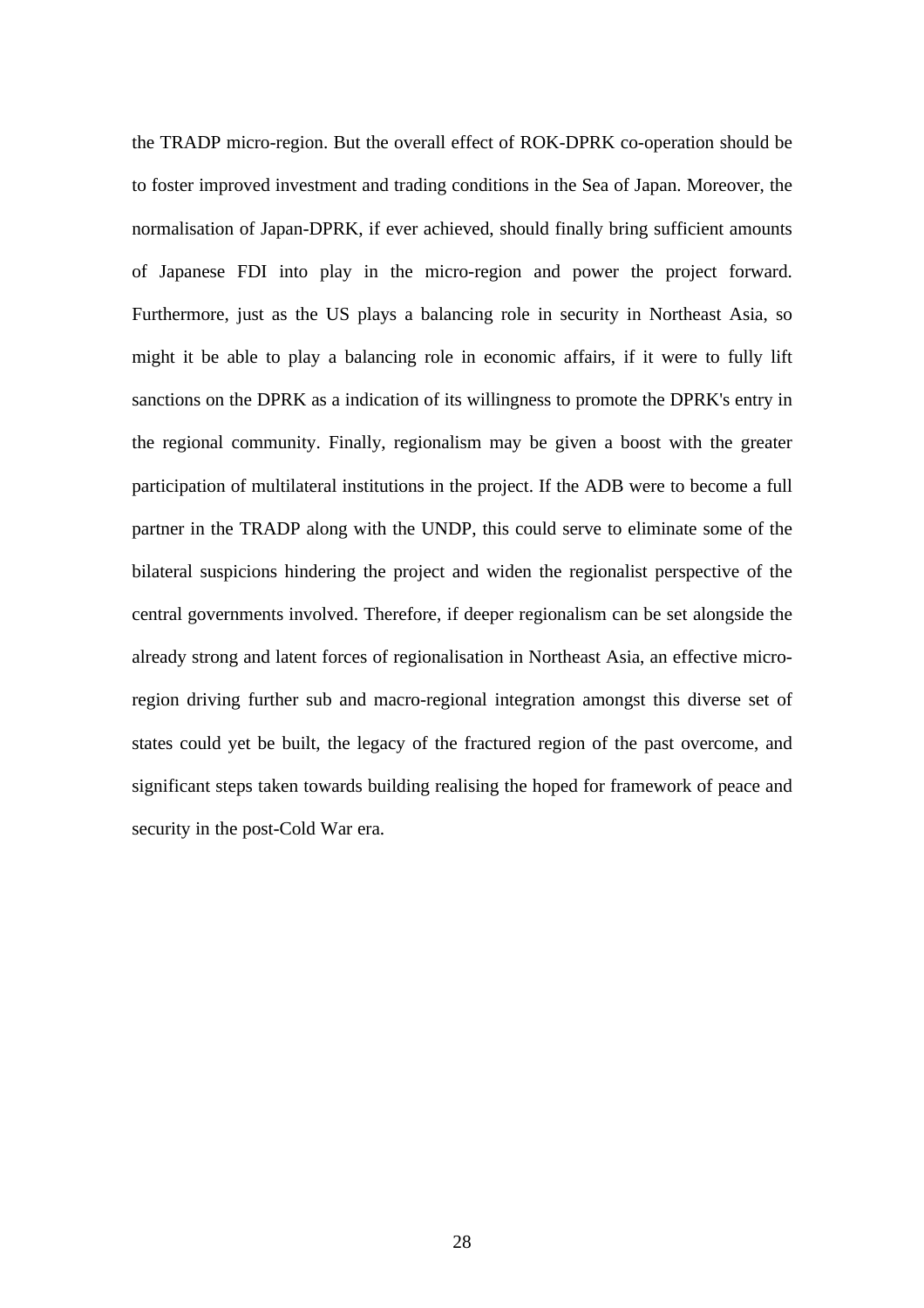## **References**

Breslin, Shaun (2000) 'Decentralisation, globalisation and China's partial re-engagement with the global economy', *New Political Economy*, 5 (2): 205-26.

Cotton, James (1996) 'China and Tumen River co-operation', *Asian Survey*, 36 (11): 1086-101.

Foot, Rosemary and Walter, Andrew (1999) 'Whatever happened to the Pacific century?', *Review of International Studies*, 25 (Special Edition): 245-70.

Funabashi, Yôichi (1995) *Asia Pacific Fusion: Japan's Role in APEC*, Washington D.C., Institute for International Economics.

Furumaya, Tadao (1998) *Ura Nippon: Kindai Nihon o Toinaosu*, Tokyo, Iwanami Shoten.

Hamashita, Takeshi (1997) 'The intra-regional system in East Asia in modern times', in Peter J. Katezenstein and Takashi Shiraishi (eds) *Network Power: Japan and Asia*, Ithaca, New York: Cornell University Press, pp. 113-35.

Howell, Jude (1993) *China Opens its Doors: The Politics of Economic Transition*, Boulder, Co: Harvester Wheatsheaf.

Hughes, Christopher W. (1999*) Japan's Economic Power and Security: Japan and North Korea*, London: Routledge.

Hwang, Eui-Gak (1993) *The Korean Economies: A Comparison of North and South*, Oxford, Oxford University Press.

JETRO (1999) *Jettro Bôeki Hakusho 1999nenhan*, Tokyo: Ôkurashô Insatsukyoku.

Jordan, Amos A. and Khanna, Jane (1995) 'Economic interdependence and challenges to the nation state: the emergence of natural economic territories in the Asia-Pacific', *Journal of International Affairs*, 48 (2): 433-62.

Kakazu, Hiroshi (1995) 'Northeast Asian regional economic co-operation', in Myo Thant, Min Tang and Hiroshi Kakazu (eds) *Growth Triangles in Asia: A New Approach to Regional Economic Cooperation*, Oxford, Oxford University Press.

Kaneda, Ichirô (1997) *Kannihonkai Keizaiken: Sono Kôsô to Jitsugen*, Tokyo, Nihon Hôsô Kyôkai.

Kannihonkai Keizai Kenkyûjo (1996) *Hokutô Ajia: Nijû Isseki no Furontia*, Tôkyô, Mainichi Shimbunsha.

Kannihonkai Kenkyûjo (1999) *Hokutô Ajia Keizai Hakusho 2000nenhan*, Tokyo: Mainichi Shimbunsha.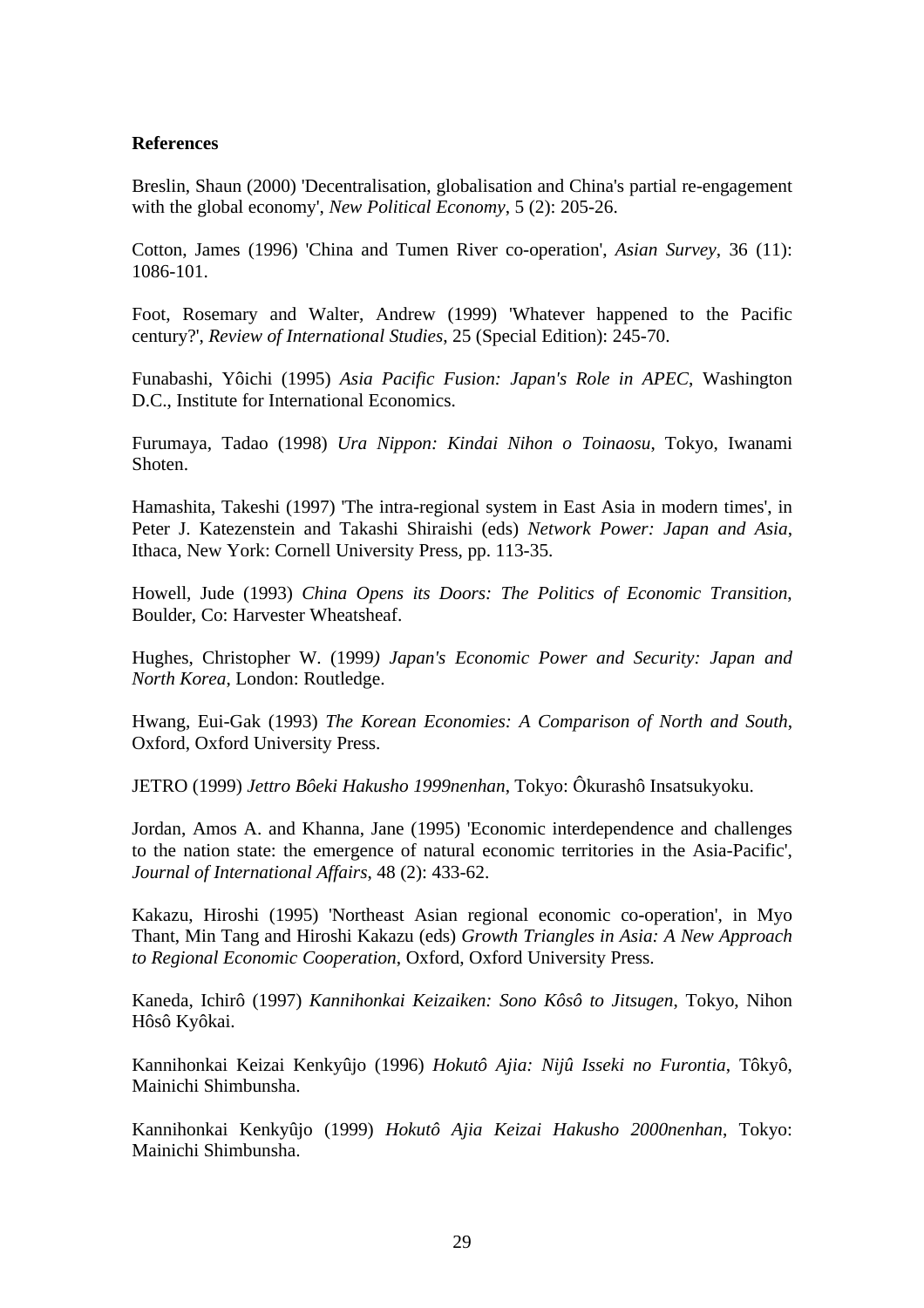Katzenstein, Peter J. (1997) 'Introduction: Asian regionalism in comparative perspective', in Peter J. Katzenstein and Takashi Shiraishi (eds) *Network Power: Japan and Asia*, Ithaca, New York: Cornell University Press.

Kerr, David (1996) 'Opening and closing the Sin-Russian border: trade, regional development and political interest in North-east Asia', *Europe-Asia Studies*, 48 (6): 931- 57.

Marton, Andrew, McGee, Timothy, and David G. Paterson (1995) 'Northeast Asian economic co-operation and the Tumen River development project', *Pacific Affairs*, 68  $(1): 8-33.$ 

Payne, Anthony and Gamble, Andrew (1996) 'The political economy of regionalism and world order', in Andrew Gamble and Anthony Payne (eds) *Regionalism and World Order*, London, Macmillan.

Postel-Vinay, Karoline (1996) 'Local actors and international regionalism: the case of the Sea of Japan Zone', *The Pacific Review*, 9 (4): 489-503.

Rozman, Gilbert (1998) 'Flawed regionalism: reconceptualizing Northeast Asia in the 1990s' *The Pacific Review*, 11 (1): 1-27.

Rozman, Gilbert (1999) 'Backdoor Japan: the search for a way out via regionalism and decentralisation', *The Journal of Japanese Studies*, 25 (1): 3-32.

Scalapino, Robert (1991-92) 'The United States and Asia: future prospects', *Foreign Affairs*, 70 (4) : 19-30.

Taga, Hidetoshi (1994) 'Kannihonkai, Kôkai keizaiken no kadai', *Gekkan Shakaitô*, 462: 30-44.

Tumen River Area Development Programme (2000a) 'Greetings from Dr. Nay Hun, UN Assistant Secretary General', http://www.tradp.org/textonly/greetings.htm. Site visited on 4 July 2000.

Tumen River Area Development Programme (2000b) 'Facilitating investment in the Tumen region', http://www.tradp.org/textonly/ieprim.htm. Site visited on 4 July 2000.

Tumen River Area Development Programme (2000c) 'Investment environment in Primorsky Territory, Russian Federation', http://www.tradp.org/textonly/ieprim.htm. Site visited on 4 July 2000.

Tumen River Area Development Programme (2000d) 'Tumen Region overview', http://www.tradp.org/textonly/overview.htm. Site visited on 4 July 2000.

Tumen Secretariat (1996) *Tumen River Economic Development Area Investment Guide*, Beijing, Tumen Secretariat.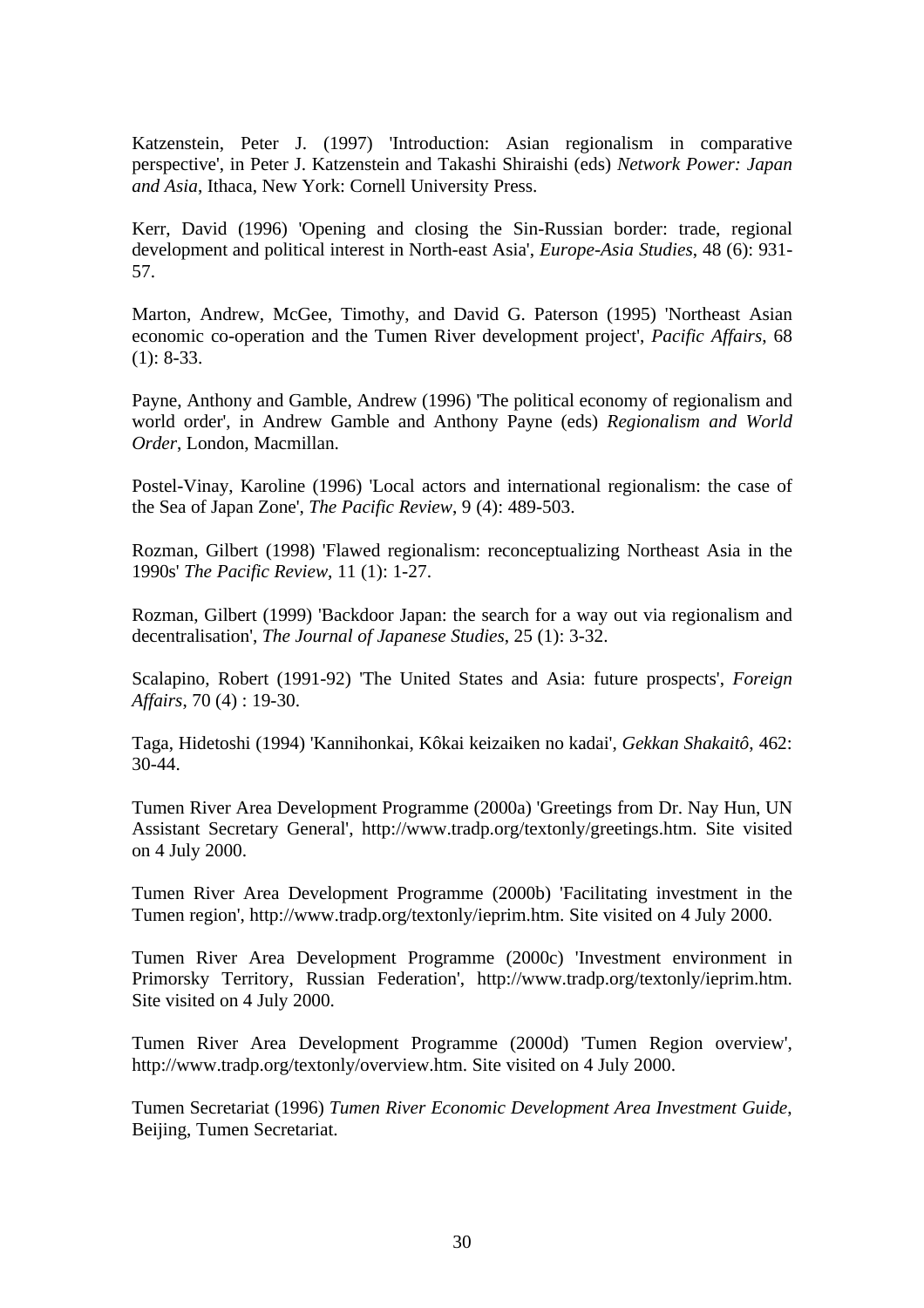## **Chart 1: Export interdependency in Tumen micro-region in 1996**

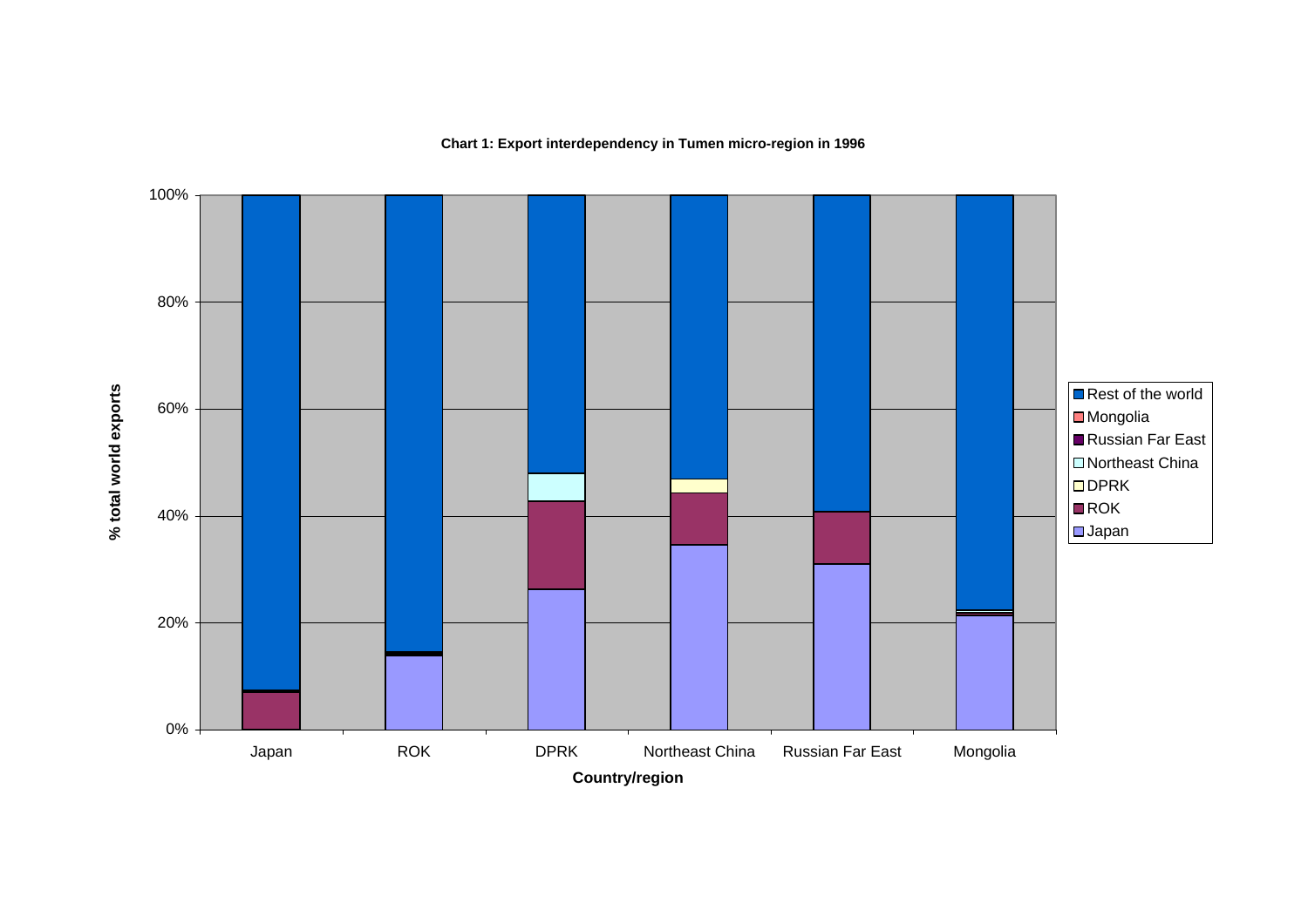## **Chart 2: Import intedependency in Tumen micro-region in 1996**

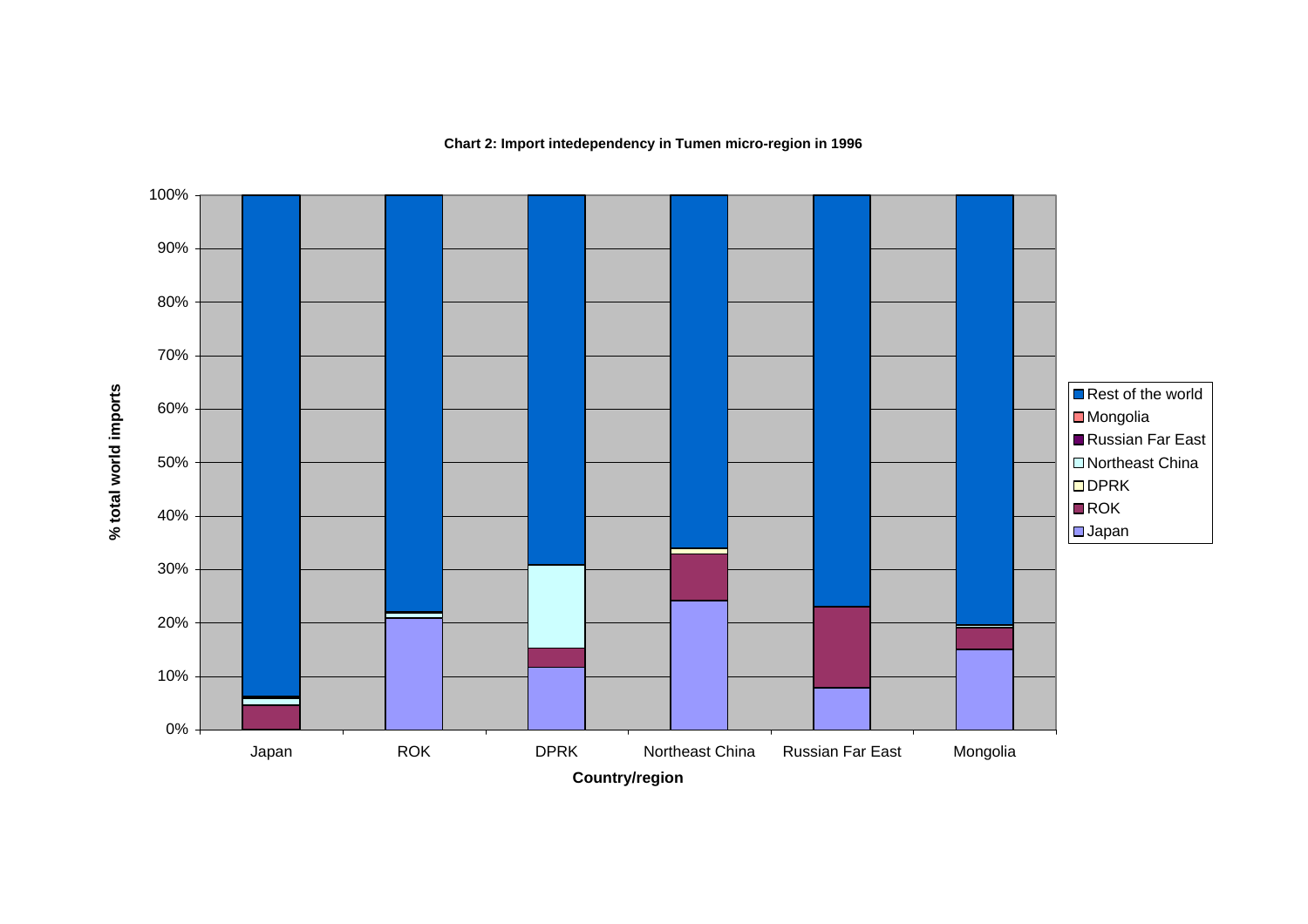|                         | 0              |                      | 0           | $\mathbf{\sigma}$<br>. . |            | $\overline{ }$ |
|-------------------------|----------------|----------------------|-------------|--------------------------|------------|----------------|
|                         | Population     | Area                 | Population  | <b>GNP</b>               | Per capita | Comparison     |
|                         | (million)      | $(1,000 \text{ sq})$ | density     | (USS)                    | <b>GNP</b> | with Japan     |
|                         |                | km)                  | (per sq km) | billion)                 | $(US \$    |                |
| Japan                   | 125            | 378                  | 331         | 4,591                    | 36,728     |                |
| <b>ROK</b>              | 44             | 99                   | 444         | 381                      | 8,660      | 4.2            |
| <b>DPRK</b>             | 23             | 125                  | 184         | 21                       | 913        | 40.2           |
| PRC                     | 1,199          | 9,596                | 125         | 522                      | 435        | 84.4           |
| Northeast China         | 102            | 787                  | 130         | 60                       | 588        | 63.0           |
| Russia                  | 148            | 17,000               | 9           | 268                      | 1,811      | 20.1           |
| <b>Russian Far East</b> | 8              | 6,215                | 1.3         | 14                       | 1,750      | 21.0           |
| Mongolia                | $\overline{c}$ | 1,565                | 1.3         |                          | 500        | 74.0           |
| Total                   | [1, 541]       | [28, 763]            | $[54.0]$    | [5, 784]                 | [3,753]    |                |
|                         | (304)          | (9,169)              | (33.2)      | (5,068)                  | (16, 671)  |                |
|                         |                |                      |             |                          |            |                |

**Table 1: Leading indicators of Northeast Asia's geography and economy in 1994**

Source: Kannihonkai Keizai Kenkyûjo, *Hokutô Ajia: Nijû Isseki no Furontia*, Tôkyô, Mainichi Shimbunsha, 1996.

[ ] represents total for Northeast Asia countries

( ) represents total for Northeast Asia subregion (Japan, ROK, DPRK, Northeast China, Russian Far East, Mongolia)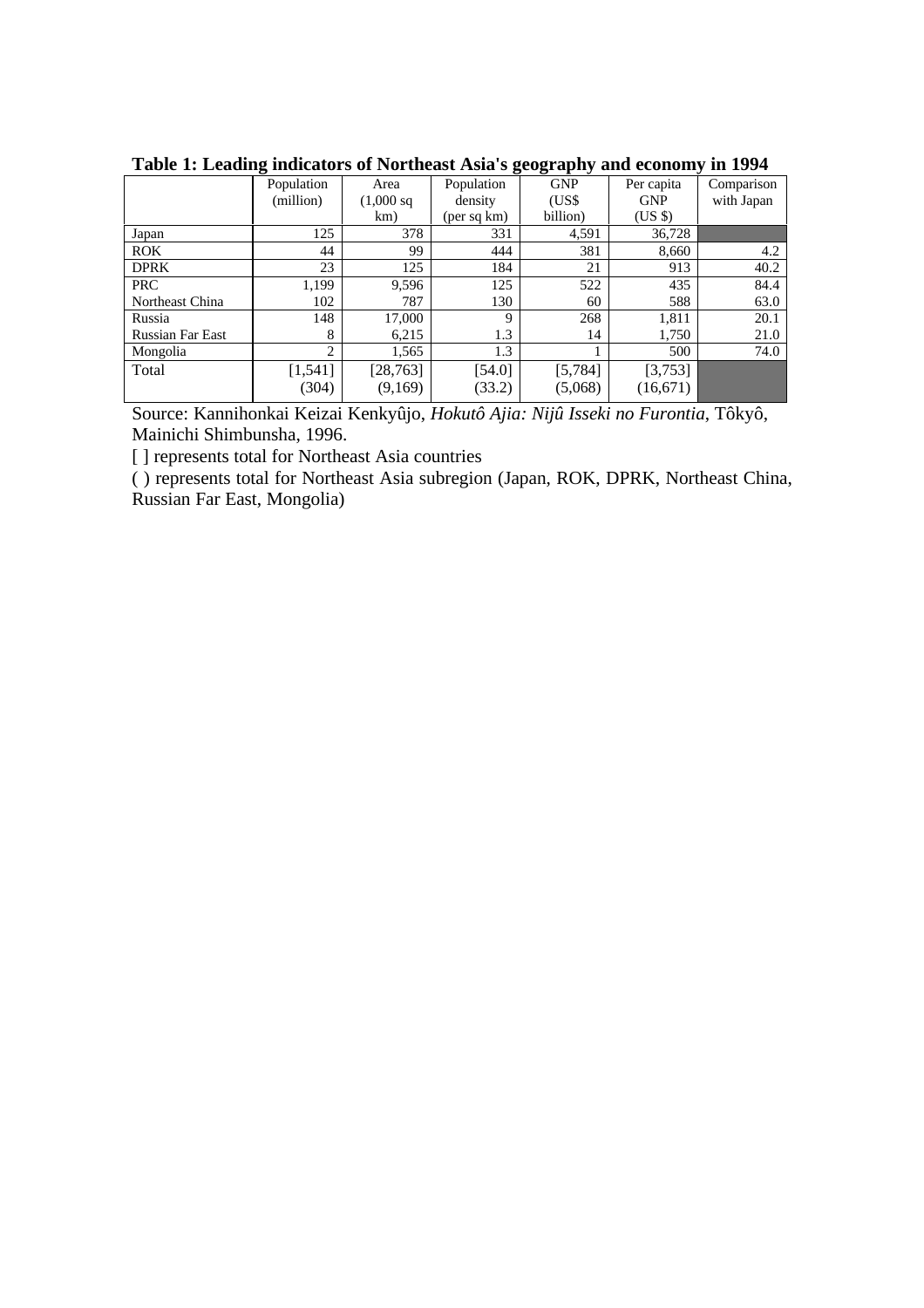| <b>Importing country</b>                               | $\mathbf{u}$    | ROK               | DPRK            | PRC                   | Northeast<br>PRC | Russia         | Russian Far<br>East | Mongolia         | regional<br>Total micro-<br>exports | micro-<br>Share of<br>regional<br>exports (%) | regional<br>exports<br>Total sub | regional<br>exports (<br>Share of sub- | <b>Total world</b><br>exports |
|--------------------------------------------------------|-----------------|-------------------|-----------------|-----------------------|------------------|----------------|---------------------|------------------|-------------------------------------|-----------------------------------------------|----------------------------------|----------------------------------------|-------------------------------|
|                                                        |                 |                   |                 |                       |                  |                |                     |                  |                                     |                                               |                                  | $\mathcal{S}$                          |                               |
| <b>Exporting country</b>                               |                 |                   |                 |                       |                  |                |                     |                  |                                     |                                               |                                  |                                        |                               |
| Japan                                                  |                 | 31,396            | 226             | 29,190                | 1,438            | 968            | 160                 | 66               | 33,286                              | 7.4                                           | 61,846                           | 13.8                                   | 447,961                       |
|                                                        |                 | $[7.0]$<br>(20.9) | [0.1]<br>(11.7) | [6.5]<br>(21.0)       | [0.3]<br>(24.2)  | [0.2]<br>(1.5) | [0.04]<br>(7.9)     | [0.01]<br>(15.0) |                                     |                                               |                                  |                                        |                               |
| <b>ROK</b>                                             | 15,980          |                   | 70              | 12,484                | 516              | 472            | 307                 | 18               | 16,891                              | 14.6                                          | 29,024                           | 25.0                                   | 115,975                       |
|                                                        | [13.8]          |                   | [0.06]          | [10.8]                | [0.4]            | $[0.4]$        | [0.3]               | [0.02]           |                                     |                                               |                                  |                                        |                               |
| <b>DPRK</b>                                            | (4.6)<br>291    | 182               | (3.6)           | (9.0)<br>69           | (8.7)<br>59      | (0.8)<br>347   | (15.1)              | (4.1)            | 532                                 |                                               | 889                              |                                        |                               |
|                                                        | [26.3]          | [16.4]            |                 | [6.2]                 | [5.3]            | [31.3]         | n.a.                | n.a.             |                                     | 48.1                                          |                                  | 80.3                                   | 1,107                         |
|                                                        | (0.08)          | (0.1)             |                 | (0.05)                | (1.0)            | (0.6)          |                     |                  |                                     |                                               |                                  |                                        |                               |
| <b>PRC</b>                                             | 40,405          | 8,533             | 497             |                       |                  | 996            | 219                 | 80               | n.a.                                | n.a.                                          | 50,511                           | 19.8                                   | 254,773                       |
|                                                        | [15.9]          | [3.3]             | $[0.2]$         |                       |                  | [0.4]          | $[0.1]$             | [0.03]           |                                     |                                               |                                  |                                        |                               |
|                                                        | (11.6)          | (5.7)             | (25.7)          |                       |                  | (1.6)          | (10.8)              | (18.2)           |                                     |                                               |                                  |                                        |                               |
| <b>Northeast PRC</b>                                   | 4,027<br>[34.6] | 1,133<br>[9.7]    | 300<br>[2.6]    |                       |                  | 808<br>(6.9)   | n.a.                | 2<br>[0.02]      | 5,462                               | 46.9                                          | n.a                              | n.a                                    | 11,655                        |
|                                                        | (1.2)           | (0.8)             | (15.5)          |                       |                  | (1.3)          |                     | (0.5)            |                                     |                                               |                                  |                                        |                               |
| Russia                                                 | 3,922           | 1,807             | 525             | 5,150                 | 814              |                |                     | 211              | n.a                                 | n.a                                           | 11,615                           | 13.6                                   | 85,294                        |
|                                                        | [4.6]           | [2.1]             | [0.6]           | $[6.0]$               | $[1.0]$          |                |                     | [0.2]            |                                     |                                               |                                  |                                        |                               |
|                                                        | (1.1)           | (1.2)             | (27.2)          | (3.7)                 | (13.7)           |                |                     | (48.1)           |                                     |                                               |                                  |                                        |                               |
| <b>Russian Far East</b>                                | 1,037           | 329               | n.a.            | 707                   | n.a.             |                |                     | n.a.             | 1,366                               | 40.8                                          | n.a                              | n.a                                    | 3,345                         |
|                                                        | [31.0]<br>(0.3) | [9.8]<br>(0.2)    |                 | [21.1]<br>(0.5)       |                  |                |                     |                  |                                     |                                               |                                  |                                        |                               |
| Mongolia                                               | 89              | $\overline{2}$    | $\Omega$        | 126                   | 2                | 84             | n.a.                |                  | 93                                  | 22.4                                          | 301                              | 72.5                                   | 415                           |
|                                                        | [21.4]          | [0.5]             |                 | [30.4]                | [0.5]            | [20.2]         |                     |                  |                                     |                                               |                                  |                                        |                               |
|                                                        | (0.03)          | (0.001)           |                 | (0.09)                | (0.03)           | (0.1)          |                     |                  |                                     |                                               |                                  |                                        |                               |
| <b>Total micro-regional</b>                            | 21,424          | 33,042            | 526.06          | n.a                   | 2,015            | n.a            | 467                 | 86               |                                     |                                               |                                  |                                        |                               |
| imports                                                |                 |                   |                 |                       |                  |                |                     |                  |                                     |                                               |                                  |                                        |                               |
| Share of micro-<br>regional imports $(\% )$            | 6.1             | 22.0              | 27.2            | n.a                   | 33.9             | n.a            | 23.0                | 19.6             |                                     |                                               |                                  |                                        |                               |
| <b>Total sub-regional</b>                              | 60,687          | 41,920            | 1,318           | 47,019                | n.a              |                | n.a                 | 375              |                                     |                                               |                                  |                                        |                               |
| imports                                                |                 |                   |                 |                       |                  | 2,867          |                     |                  |                                     |                                               |                                  |                                        |                               |
| Share of sub-                                          | 17.4            | 27.9              | 68.3            | 33.8                  | n.a              | 4.6            | n.a                 | 85.4             |                                     |                                               |                                  |                                        |                               |
| regional imports (%)                                   |                 |                   |                 |                       |                  |                |                     |                  |                                     |                                               |                                  |                                        |                               |
| <b>Total world imports</b><br>$\cdots$<br>$\mathbf{r}$ | 349,508         | 150,370<br>$\sim$ | 1,931<br>$\sim$ | 138,949<br>$\sqrt{ }$ | 5,949            | 62,678<br>11   | 2,031               | 439              |                                     |                                               |                                  |                                        |                               |

**Table 2: TRADP sub-regional and micro-regional trade matrix 1996 (US\$ million)**

Figures in [ ] are percentages of exporting country/region's total world exports Figures in ( ) are percentages of improting country/region's total world imports Source: KanNihonkai Keizai Kenkyûjo, p. 6.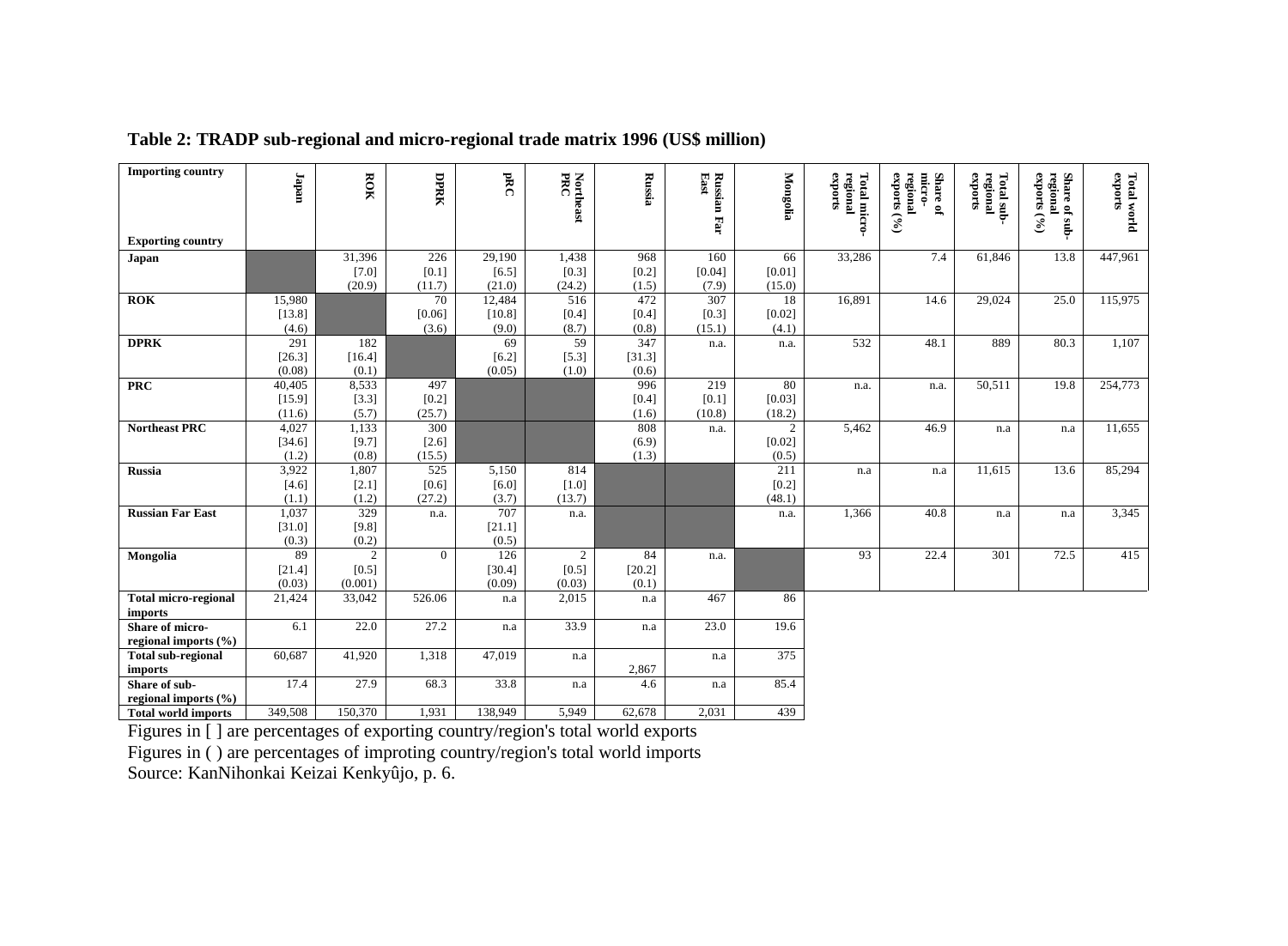|                                                                           | <b>Japan</b>           | ROK                    | DPRK                       | PRC                     | Russia               | Mongolia                 | regional FDI<br>Total sub- | country's/regio<br>n's total world<br>Share of<br>EDI | EDI<br><b>Total world</b> |
|---------------------------------------------------------------------------|------------------------|------------------------|----------------------------|-------------------------|----------------------|--------------------------|----------------------------|-------------------------------------------------------|---------------------------|
| Japan                                                                     |                        | 442<br>[0.8]<br>(14.3) | $\Omega$<br>[0.0]<br>(0.0) | 1,987<br>[3.7]<br>(4.4) | 9<br>[0.01]<br>(0.1) | 0.85<br>[0.001]<br>(0.3) | 2,439                      | 4.5                                                   | 53,972                    |
| <b>ROK</b>                                                                | 69<br>$[2.3]$<br>(1.2) |                        | n.a                        | 627<br>[20.8]<br>(1.4)  | n.a                  | 2.9<br>$[0.1]$<br>(1.2)  | 699                        | 23.2                                                  | 3,010                     |
| <b>DPRK</b>                                                               | $\overline{0}$         | $\theta$               |                            | $\overline{0}$          | $\overline{0}$       | $\Omega$                 | $\Omega$                   | 0.0                                                   | $\theta$                  |
| <b>PRC</b>                                                                | 5<br>$[1.5]$<br>(0.1)  | 23<br>[7.1]<br>(0.7)   | 3.5<br>$[1.1]$<br>(33.7)   |                         | $\theta$             | 18.2<br>$[5.6]$<br>(7.2) | 50                         | 15.3                                                  | $\overline{325}$          |
| <b>Russia</b>                                                             | $\overline{0}$         | $\overline{0}$         | $\Omega$                   | $\overline{0}$          |                      | $\Omega$                 | $\mathbf{0}$               | 0.0                                                   | 2,617                     |
| Mongolia                                                                  | $\theta$               | $\Omega$               | $\Omega$                   | $\Omega$                | $\theta$             |                          | $\mathbf{0}$               | 0.0                                                   | $\overline{0}$            |
| Total sub-<br>regional FDI                                                | 74                     | 465                    | $\overline{4}$             | 2,614                   | 9                    | 21.95                    |                            |                                                       |                           |
| Share of<br>investing<br>country's/region'<br>s total world<br><b>FDI</b> | 1.3                    | 15.1                   | 33.7                       | 5.8                     | 0.1                  | 8.7                      |                            |                                                       |                           |
| <b>Total world FDI</b>                                                    | 5,527                  | 3,086                  | 10                         | 45,257                  | 6,241                | 252                      |                            |                                                       |                           |

## **Table 3: Northeast Asia sub-regional FDI matrix 1997 (US\$million)**

Figures in [ ] are percentages of investing country/region's total world FDI Figures in ( ) are percentages of receiving country/region's total world FDI Source: Jettro Bôeki Hakusho 1999nenhan.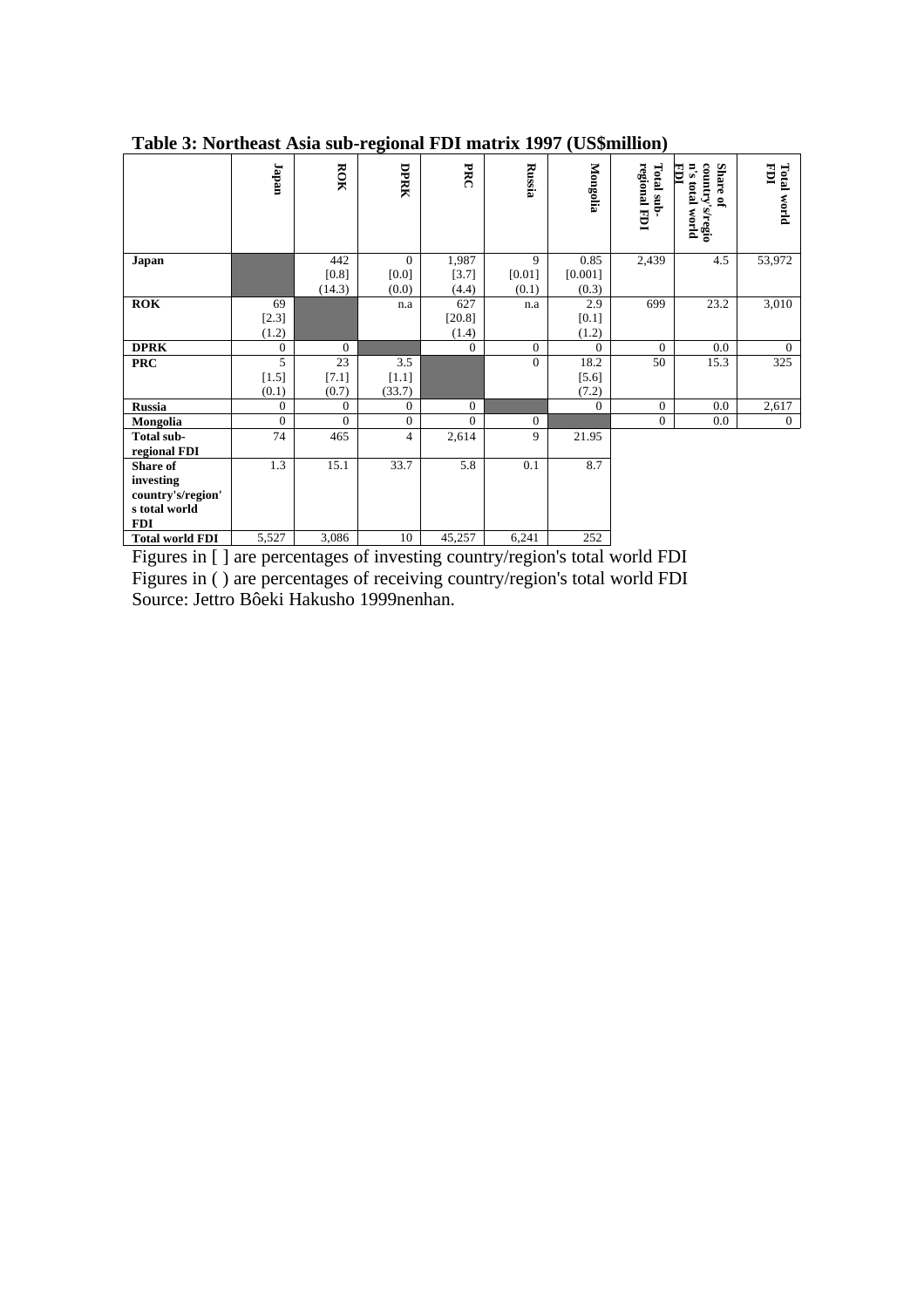|                          | Japan | <b>ROK</b> | <b>DPRK</b> | Northeast | Russian  | Mongolia |
|--------------------------|-------|------------|-------------|-----------|----------|----------|
|                          |       |            |             | China     | Far East |          |
| Arable crop land         | Low   | Low        | Low         | High      | Low      | Low      |
| Pastoral crop land       | Low   | Low        | Low         | Medium    | Low      | High     |
| Mineral resources        | Low   | Low        | High        | Medium    | High     | High     |
| Energy resources         | Low   | Low        | Medium      | High      | High     | Medium   |
| Labour surplus           | Low   | Low        | Medium      | High      | Low      | Low      |
| Capital surplus          | High  | Medium     | Low         | Low       | Low      | Low      |
| Advanced technology      | High  | High       | Low         | Low       | Low      | Low      |
| Management expertise     | High  | High       | Low         | Low       | Low      | Low      |
| Developed heavy industry | High  | High       | Medium      | Medium    | Medium   | Low      |
| Vanguard industry        | High  | High       | Low         | Low       | Low      | Low      |
| Transport infrastructure | High  | Medium     | Medium      | Medium    | Low      | Low      |

**Table 4: Potential comparative and complementary factor endowments in Northeast Asia micro-region**

Sources: Adapted from Hwang, 1993: 299.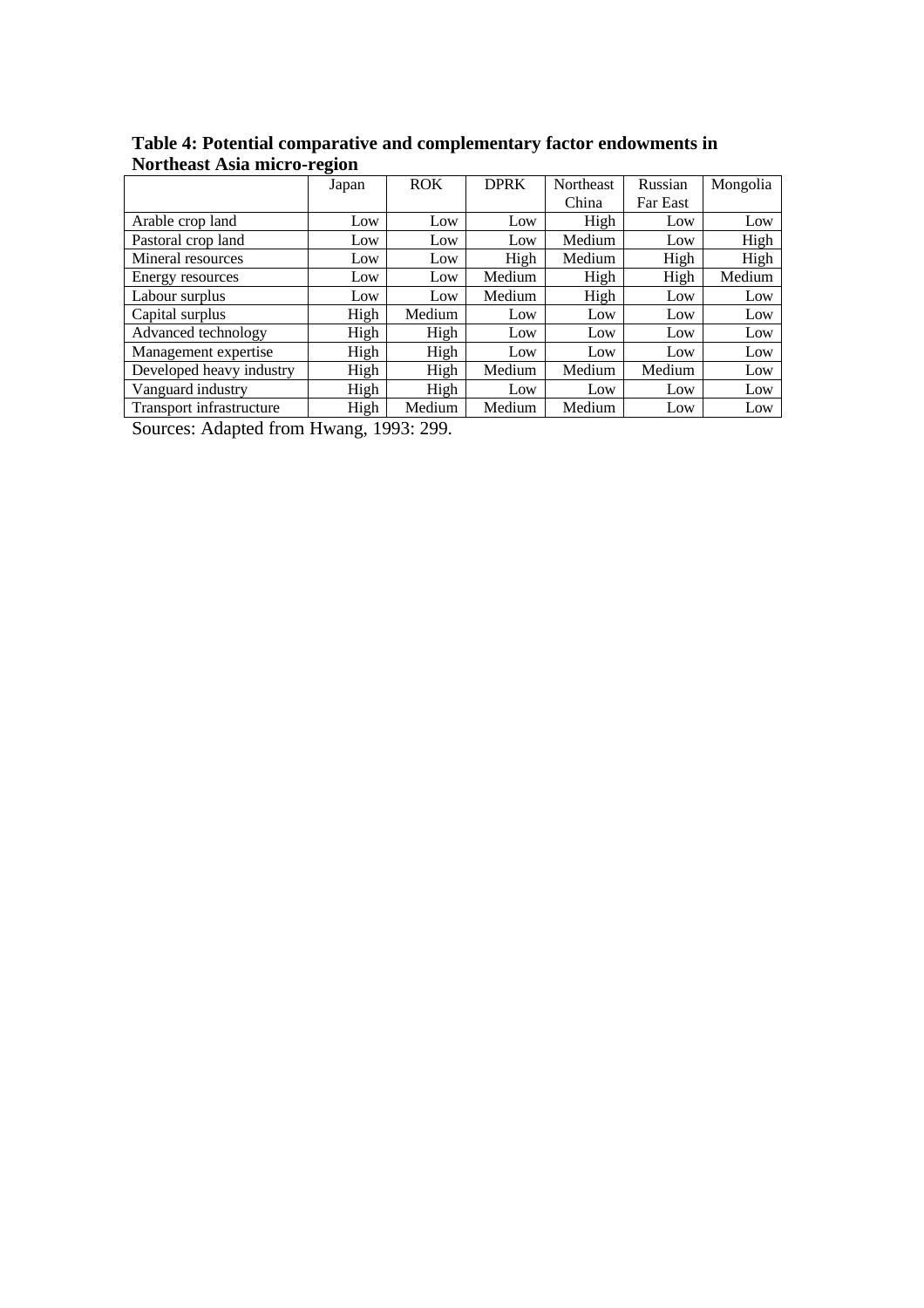| Date |            | <b>TRADP</b>                                                                                                                                                | FEZ                                                                                                                        |
|------|------------|-------------------------------------------------------------------------------------------------------------------------------------------------------------|----------------------------------------------------------------------------------------------------------------------------|
|      |            | <b>TRADP</b> Stage 1: Preparation                                                                                                                           |                                                                                                                            |
| 1990 | Jul        | 1st Northeast Asian Economic Development Conference (Changchun, PRC)<br>-PRC proposes development of 'Tumen River Golden Triangle'                          |                                                                                                                            |
| 1990 | <b>Nov</b> |                                                                                                                                                             | Russian Nakhodka Free<br>Economic Zone (FEZ)<br>established                                                                |
| 1991 | Jul        | United Nations Development Programme (UNDP) Northeast Asia Region                                                                                           |                                                                                                                            |
|      |            | <b>Planning Meeting</b>                                                                                                                                     |                                                                                                                            |
|      |            | (Ulan Bator, Mongolia)<br>-UNDP and delegates from PRC, ROK, DPRK, and Mongolia officially adopt                                                            |                                                                                                                            |
|      |            | Tumen River development concept                                                                                                                             |                                                                                                                            |
| 1991 | Oct        | <b>UNDP Northeast Asia Region Co-ordination Meeting</b>                                                                                                     |                                                                                                                            |
|      |            | (Pyongyang, DPRK)                                                                                                                                           |                                                                                                                            |
|      |            | -UNDP proposes master plan for Tumen River Area Development Programme                                                                                       |                                                                                                                            |
|      |            | (TRADP):<br>$\bullet$                                                                                                                                       |                                                                                                                            |
|      |            | US\$30 billion investment over 20 years<br>Creation of UN 'international city' to link Rajin (DPRK)-Hunchun (PRC)-<br>$\bullet$                             |                                                                                                                            |
|      |            | Posyet (Russia) Tumen River Economic Zone (TREZ) 1,000km sq. small                                                                                          |                                                                                                                            |
|      |            | development triangle                                                                                                                                        |                                                                                                                            |
|      |            | Rajin-Hunchun-Posyet TREZ supported by Chongjin-Yanji-                                                                                                      |                                                                                                                            |
|      |            | Vladivostock/Nakhodtka North East Asia Regional Development Area                                                                                            |                                                                                                                            |
|      |            | (NEARDA) 10,000 km sq. large development triangle<br>-Russian and Japanese delegates participate                                                            |                                                                                                                            |
|      |            | -Tumen River Area Development Programme Management Committee (PMC)                                                                                          |                                                                                                                            |
|      |            | established to study and implement the project                                                                                                              |                                                                                                                            |
|      | Dec        | Russia becomes full member of TRADP, Japan remains an observer                                                                                              | <b>DPRK Rajin Free</b>                                                                                                     |
|      |            |                                                                                                                                                             | Economic and Trade<br>Zone (FETZ) established                                                                              |
| 1992 | Feb        | $1st PMC$ (Seoul, ROK)                                                                                                                                      |                                                                                                                            |
|      |            | -feasibility studies of TRADP                                                                                                                               |                                                                                                                            |
|      |            | -Russia invited to join PMC as full member                                                                                                                  |                                                                                                                            |
|      |            | -Asian Development Bank (ADB) invited to join PMC as observer                                                                                               |                                                                                                                            |
| 1992 | Oct        | $2nd PMC$ (Beijing, PRC)<br>-infrastructure pre-investment feasibility studies for TRADP<br>-Russia joins PMC                                               | PRC Hunchun Border<br><b>Economic Cooperation</b><br>Zone established<br>-attracts US\$40 million<br>foreign investment by |
|      |            |                                                                                                                                                             | early 1995                                                                                                                 |
| 1993 |            |                                                                                                                                                             | Russian Nakhodka FEZ                                                                                                       |
|      |            |                                                                                                                                                             | tax privileges abolished                                                                                                   |
|      | May        | 3 <sup>rd</sup> PMC (Pyongyang, DPRK)<br>-PRC, DPRK, Russia agree to lease land for TREZ to be administered by jointly-                                     |                                                                                                                            |
|      |            | owned Tumen River Development Corporation                                                                                                                   |                                                                                                                            |
|      | Sep        |                                                                                                                                                             | <b>DPRK Rajin-Sonbong</b><br>FETZ established                                                                              |
| 1994 | Jul        | 4 <sup>th</sup> PMC (Moscow, Russia)                                                                                                                        |                                                                                                                            |
|      |            | -TREZ land lease plan and UNDP US\$30 master plan abandoned due to legal,                                                                                   |                                                                                                                            |
|      |            | sovereignty, management and financial problems<br>-agree less ambitious project focussed on harmonising separate FEZ projects                               |                                                                                                                            |
| 1995 | May        | $5th$ PMC (Beijing, PRC)                                                                                                                                    |                                                                                                                            |
|      |            | 3 agreements reached:                                                                                                                                       |                                                                                                                            |
|      |            | PRC, DPRK and Russia to establish Coordinating Committee for TREZ to<br>$\bullet$                                                                           |                                                                                                                            |
|      |            | replace PMC, revitalise project, and advise and coordinate investment<br>PRC, DPRK, Russia, ROK, Mongolia to establish Consultative Commission<br>$\bullet$ |                                                                                                                            |
|      |            | for TREZ to promote communications, trade, finance, energy                                                                                                  |                                                                                                                            |
|      |            | $\bullet$<br>PRC, DPRK, Russia, ROK, Mongolia agree on Memorandum of                                                                                        |                                                                                                                            |
|      |            | Understanding on Environmental Principles                                                                                                                   |                                                                                                                            |
| 1995 |            | TRADP Stage 2: Enactment<br>$6th$ PMC (New York, USA)                                                                                                       |                                                                                                                            |
|      | Dec        | -3 agreements officially signed                                                                                                                             |                                                                                                                            |
| 1996 | Apr        | <sup>1st</sup> Coordinating Committee (Beijing, PRC)                                                                                                        |                                                                                                                            |
|      |            | -establishes Tumen River Trust Fund and Tumen Secretariat in Beijing                                                                                        |                                                                                                                            |
|      | Sep        |                                                                                                                                                             | <b>DPRK Rajin-Sonbong</b><br>FETZ international<br>investment forum held                                                   |
|      | Oct        | 2 <sup>nd</sup> Coordinating Committee (Beijing, PRC)                                                                                                       |                                                                                                                            |
|      |            | -decision to invite formal membership of Japan                                                                                                              |                                                                                                                            |

**Table 5: Chronology of TRADP and national FEZ (Free Economic Zones)**